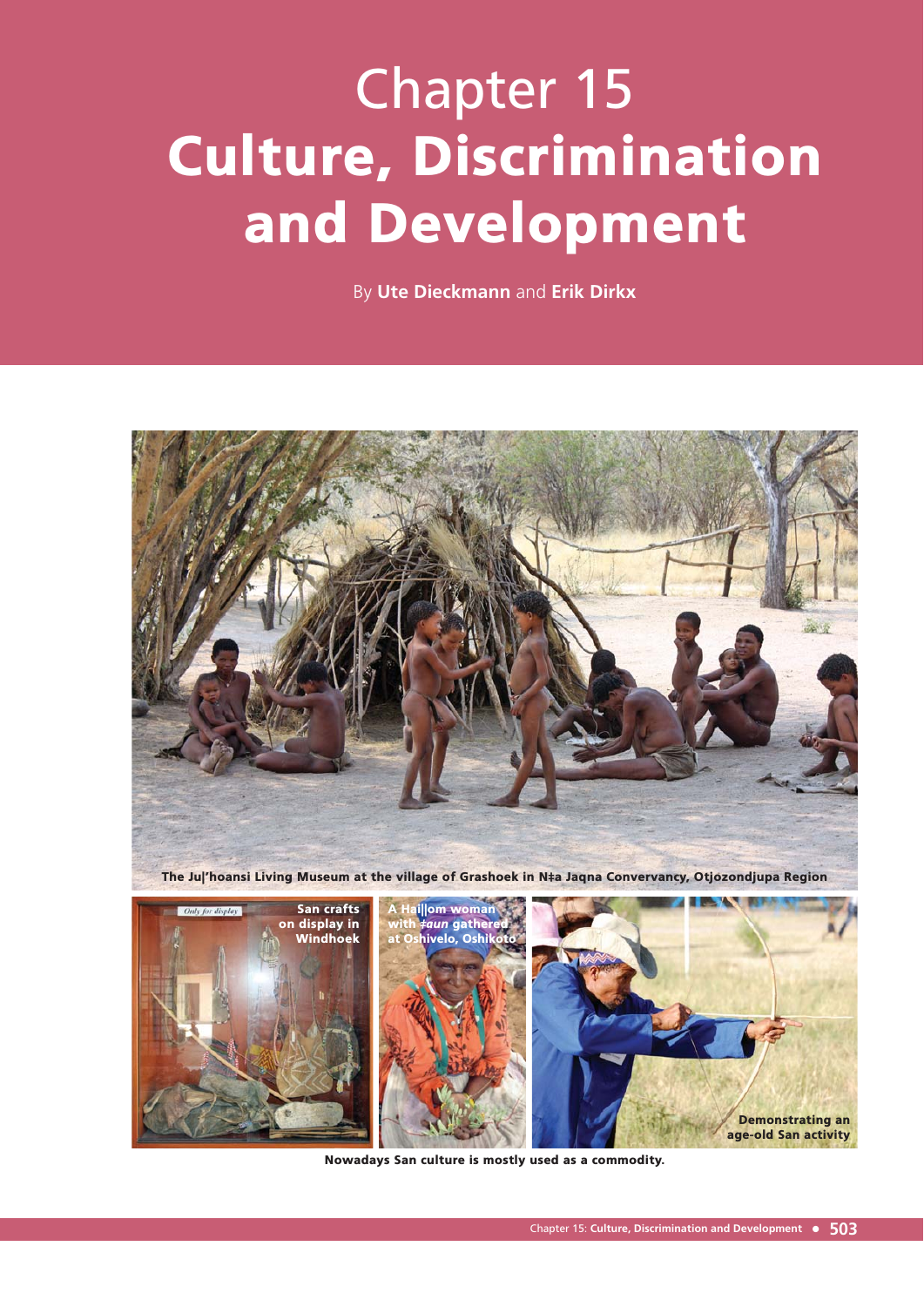# **15.1 Introduction**

**"The protection of their distinct culture and language is a central element of indigenous peoples' survival. For these groups, language and culture are often interdependent and indivisible. Likewise, common beliefs and religion are often a significant attribute of culture, which can only be fully expressed and explained in the indigenous language of that community. To deny one of these aspects to a community will inevitably threaten the identity of that community. Moreover, as indigenous groups usually represent small minorities in their national populations, the denial of a right to language, culture or belief can also be manifested in the failure to actively protect and promote those rights. No other attributes of minority groups are as vulnerable to the 'tyranny of the majority' as culture and language. Apart from language, some important aspects of culture are its creative and scientific attributes. Respect for indigenous cultures will often depend on respect for their physical worlds, including the land on which they live and the natural resources on which their livelihood may depend."**

– International Labour Organization (ILO) and African Commission on Human and Peoples' Rights (ACHPR) 2009: 69

Respect for San cultures – and a concomitant commitment to protecting the values and mores enshrined in these cultures – remains woefully inadequate and neglected in contemporary Namibian society. The cultural characteristics of San groups are unfamiliar to most Namibians. Most might know that the San were once hunters and gatherers, but few know much more.<sup>1</sup> Only some might know that there are several distinct groups of people subsumed under the term 'San', and that these groups speak different languages. There is also a widespread notion that San are still 'roaming' around the whole country; few know that specific San groups live in particular parts of the country, or which San groups live in which part.

San are often perceived as lacking culture, because, on the one hand, outsiders are ignorant of their cultures, and on the other hand – from an evolutionist perspective – outsiders widely regard the San traditional way of life as belonging to the Stone Age, and thus consider the San to be on a lower rung of the evolutionary ladder than other ethnic groups in Namibia.

There are also those who perceive the San as 'noble savages' and/or skilled environmentalists who are fully in tune with the arid environment which they inhabit and traverse. This romantic notion of a culture that is fully adapted to the particularly unforgiving environments of southern Africa is informed by, inter alia, the literature of Laurens van der Post, who "described the Bushmen [of the Kalahari] as the original natives of southern Africa, outcast and persecuted by all other races and nationalities ... [and who] represented the 'lost soul' of all mankind, a type of noble savage myth."<sup>2</sup>

Both of these diametrically opposed perceptions of the San – i.e. that they represent an uncivilised Stone Age culture in need of development, or that they are environmentalists to be admired for their intimacy with nature - disregard, by and large, the historical developments that have affected the different San groups in different ways.

Although elements of the romantic vision of San culture have permeated outsider perceptions, the alternative notion – that the San traditional way of life is a 'primitive' way of life – is clearly the one that is more familiar to Namibians generally, including the government. This view is exemplified in the following response of the Namibian Government to recommendations of the African Commission on Human and People's Rights (ACHPR), as recorded in Namibia: 3rd Periodic Report, 2002-2009:

<sup>1</sup> Many Namibians live in close proximity to San communities or have direct interaction with San individuals (e.g. farmworkers). However, most of the emerging relationships are not very close, and are not imbued with a mutual understanding of the other person's cultural background. Language differences might play a role in this regard.

<sup>2</sup> Extract from http://en.wikipedia.org/wiki/Laurens\_van\_der\_Post.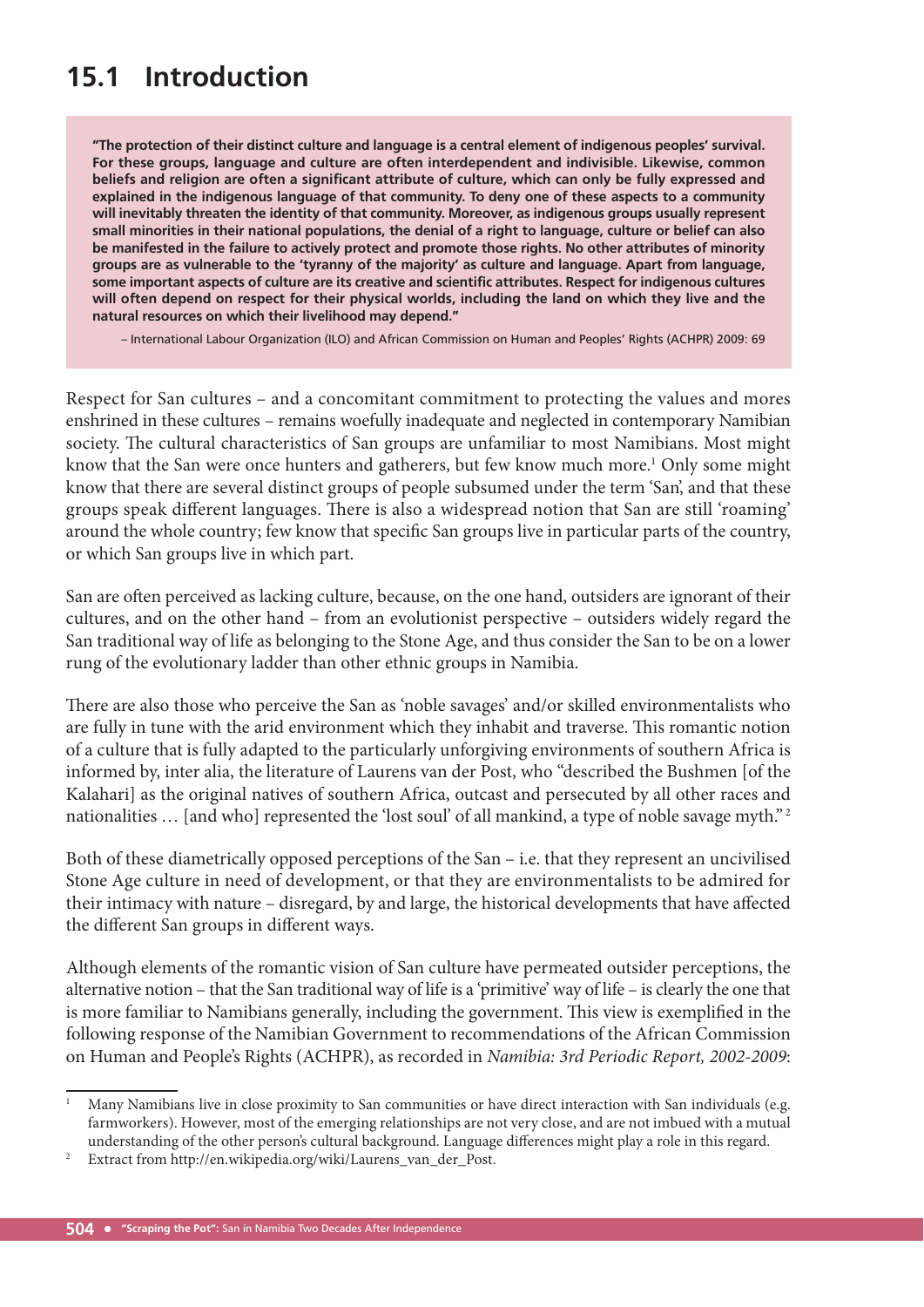"The Government has relocated and continues to relocate and settle the San and Ovatua people to permanent locations, usually with the intention of civilizing [chapter authors' emphasis] them and to provide schooling, running water and modern amenities. Unfortunately, and because the San People are hunter and gatherers [sic] and lived nomadic lives for thousands of years, this life-style of coercing them to live in settlement areas has not been very successful." (ACHPR 2010: 7)

The provision of infrastructure, livelihood assets and services for San and Ovatua communities might be laudable, but the terminology used in this response is revealing: "civilizing" is a word with clear evolutionist connotations; it suggests that human societies proceed through various stages of development of increasing sophistication over time, and in this particular context, this word implies that the contemporary San of Namibia have not evolved as far as the other ethnic groups, which in turn implies that they are looked upon as somehow inferior.

#### **Box 15.1:** The idea of civilisation

The idea of 'civilisation' stems from the social theory of unilinear evolutionism (or classical social evolution) that was prominent in the 19<sup>th</sup> century. Societies and cultures, in this line of thought, progressed in time from primitive stages towards civilisation. This theory later met with a great deal of criticism; it was argued that the postulated progression, typically ending with a stage of civilization identical to that of modern Europe, was ethnocentric, i.e. Eurocentric. Furthermore, as critics have since pointed out, there was little empirical evidence for the theory: so-called primitive contemporary societies have as much history, and are just as evolved, as so-called civilized societies. Moreover, unilinear evolutionism did not take the socio-economic and environmental differences between societies or communities into account, and ignored power relations and dependencies between different societies/communities. In academic circles nowadays, the theory of unilinear evolutionism is generally considered to be obsolete, but it is still a prominent theory in popular thinking all over the world, with the result that the San (and other former hunters and gatherers) are often still regarded as having remained in the first stage of human development.

Some of the stereotypes that the San in contemporary Namibia still have to confront seem to be informed by persisting pre-Independence paradigms, and so, for as long as the necessary change of attitude from paternalistic goodwill to respect remains in its early stages, most development efforts will work only to nullify San traditions and assimilate the San into the mainstream, while ignoring the rich culture that San communities have to offer to an independent, culturally diverse and relatively affluent Namibia. The UN Special Rapporteur on the Rights of Indigenous Peoples, James Anaya, in his report on his visit to Namibia in September 2012, stressed the need to ensure that indigenous peoples are not discriminated against, and that cultural diversity is strengthened:

"The Government should strengthen and adopt affirmative measures to protect the rights of nondominant indigenous groups to retain and develop the various attributes of their distinctive cultural identities. Laws and Government programmes should be reviewed and reformed as needed to ensure that they do not discriminate against particular indigenous groups, and that they accommodate to and strengthen cultural diversity and adhere to the United Nations Declaration on the Rights of Indigenous Peoples." (Anaya 2013: 19)

This San Study has made evident that San cultures have to be taken into account when planning and implementing development projects and activities, and that a prevailing ignorance of San cultures has contributed to the failure of many efforts aimed at San development. In the next section of this chapter, we will outline the cultural features that San participants in our research discussions identified as differences between San and other ethnic groups in Namibia, as well as the San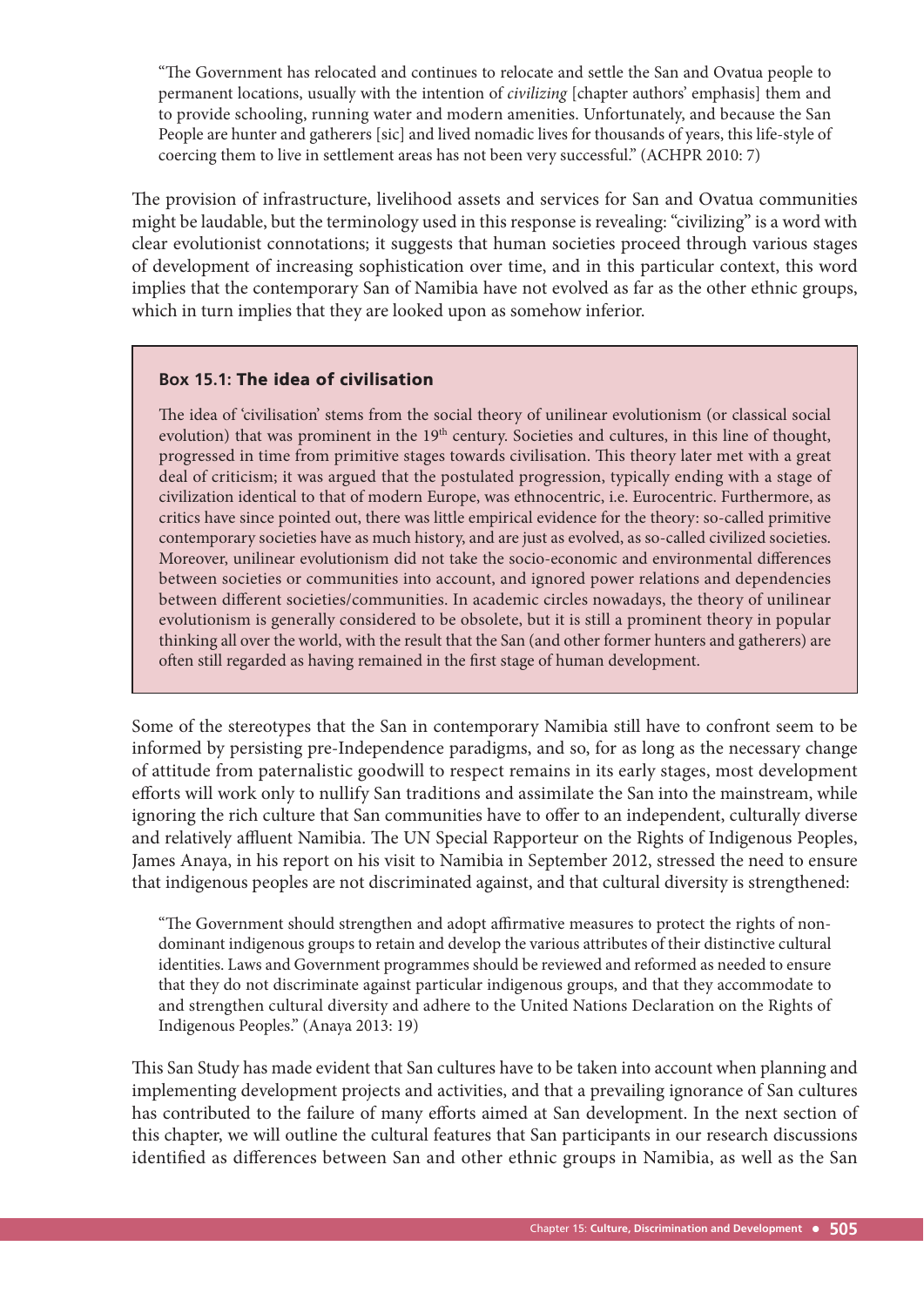cultural characteristics that came to light in our field research. Thereafter, through an examination of anthropological literature, we take an analytical look at cultural characteristics of specific San groups, in order to provide a more profound and comprehensive understanding of certain aspects of the social systems of San communities and their interconnectedness. Finally, we discuss the implications of San cultural characteristics for development approaches.

#### **Box 15.2:** 'Developing' the San in Namibia

Examples from different regions in Namibia show that officials and practitioners involved in San development fall prey at times to unreconstructed ways of thinking about the San, just as much as members of the general public do. Under the auspices of the Office of the Prime Minister's (OPM's) San Development Programme, government activities since 2008 have focused on moving various San communities to resettlement projects (e.g. the projects in Kunene Region south of Etosha and in Oshikoto Region east of Etosha). More recent examples are the intended relocations of San from Epukiro Post 3 and Otjinene in Omaheke Region.

Regional officials involved in these relocations in **Omaheke Region** cited the following as reasons for these relocations: (a) the San were unemployed in their current communities; (b) they lived in informal settlements; and (c) their only daily activity was visiting the local bars or shebeens. The clear implications were that the San had lost their culture and heritage, and there was nothing to recommend their current living conditions, hence many officials believed that relocating them to a new resettlement project would render them better off. There, in a new environment, the San would have opportunities to make a living as subsistence farmers, since livestock and other assets, as well as healthcare and education services, would be provided. Thus it was expected that the San communities concerned should willingly move to the new projects en masse, and the idea was that they would be able to stay in the communities in which they currently lived only if they had a compelling reason to remain there, such as work.

Similarly, in Ohangwena Region, officials involved with San resettlement projects were often of the opinion that the San could not continue to live according to their own traditions as there was not enough land to support such lifestyles. Although this assertion may be true, the vision for the resettled San is one of integration into the cultures of the other local ethnic communities – notwithstanding the challenges faced in this regard by the Lutheran Church before Independence, and the Ministry of Lands and Resettlement (MLR) and NGOs after Independence. For most officials involved with San development, it remains imperative that once resettled, the San should learn to be subsistence farmers, just like most other people in this region.

As if to reinforce this supposition, reference was often made to the fact that the Owambo people had undergone various adjustments to their lifestyle during the last century. For example, whereas previous generations lived as subsistence farmers and did not necessarily attend school, nowadays Owambo children attend school, and some further their education, thus not only do they now make a living from subsistence farming, but also they run businesses or are employed in the private or public sector. Similarly, although Owambo people were not originally Christian, most Owambo are christened nowadays. Consequently it is believed that the San should follow a similar development trajectory, but even more so, because economic and environmental conditions are forcing them to abandon their previous way of life.

In this regard, some officials viewed the San resettlement projects around Okongo as learning centres where San could acquire crop cultivation skills, guided by the livelihood support programmes of the government or NGOs. Some officials felt that the San should not live in informal settlements in Okongo, where they would be at risk of living in squalor around the local shebeens, but should rather live in the resettlement projects and make a living from subsistence farming.<sup>a</sup> It was also considered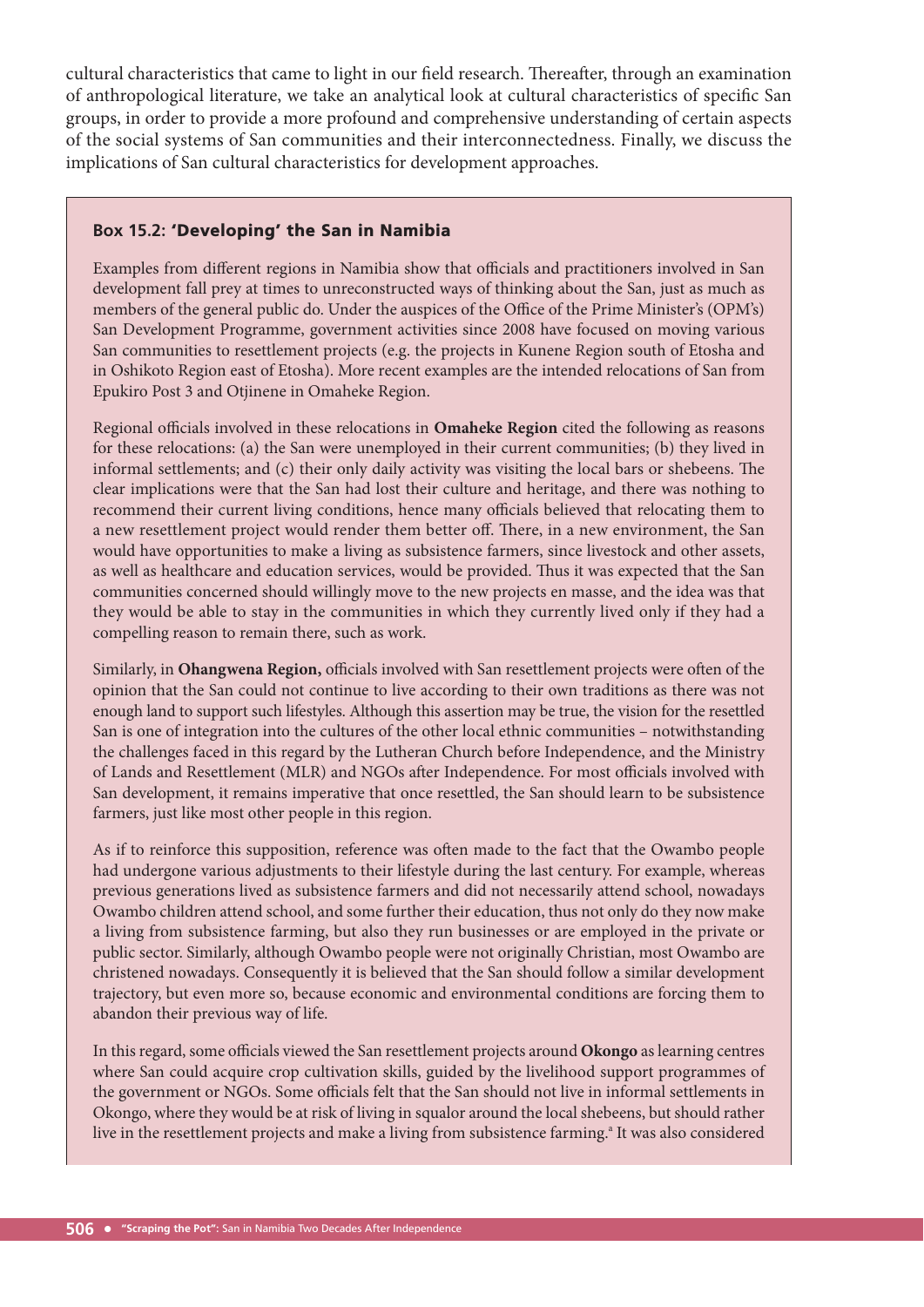important to construct 'proper accommodation' for the San, so that they need not continue living in the traditional half-open dwellings to which they were accustomed. It was envisaged that later, should they so wish, certain San could make the progression into communal-area farming activities, where they could obtain a field and a homestead, like any other Namibian farmer does.

These examples convey similarities in the perceptions of how San livelihoods and San culture should develop in each applicable region, key to which is the thinking that the San should be given a place of their own in which to live, so as to provide them with:

- an opportunity to develop alternative livelihoods as a means to support themselves, as they can no longer practise their traditional lifestyles;
- a place for themselves, away from the squalor, poverty and social evils associated with urban and rural informal settlements;
- opportunities to receive an education and become accustomed to different more sedentary and mainstream – lifestyles/livelihoods; and
- 'proper accommodation', which would symbolise that the San no longer lived in poverty.

<sup>a</sup> To this end, officials – with the assistance of the police – undertake efforts at recurrent intervals to collect San from the informal settlements and shebeens in places such as Okongo and take them back to their resettlement projects.

# **15.2 San perceptions of cultural differences and social exclusion**

During our field research we asked San participants in the focus group discussions (FGDs) to identify the cultural characteristics of their respective communities, and at times we probed them to elaborate on differences between themselves as San and members of other ethnic groups. The participants did not explicitly describe a holistic system of social mores and traditions, but only mentioned certain aspects of their own culture.<sup>3</sup> Their answers were informed partly by exposure to outsiders' perspectives of the San, and partly by tangible/physical differences rather than distinctions based on, for example, values and knowledge systems. Although references to these less tangible aspects of culture arose tangentially in discussions on other topics (e.g. livelihoods, poverty and education), the participants did not mention them directly when asked about culture and identity.

Common to all research sites  $-$  with one exception<sup>4</sup>  $-$  was the fact that the FGD participants did not identify themselves as 'San'; instead, they invariably associated their cultures and traditions with **their language**, meaning that the individuals/communities who participated in the research identified themselves as Ju|'hoansi, Hai||om, !Xun, Naro, Khwe or !Xoon, not simply as 'San'. The following words of Chief Frederik Langman of the ‡Au||eisi Traditional Authority in Omaheke Region sheds light on the significance of language in the eyes of the San: "If you can't talk in your language, if you only speak other languages, you cannot know your tradition ...".

<sup>3</sup> The San are no exception in this regard. Our own culture is generally so embedded in our lives and in our way of doing things that we are unaware of its defining characteristics, and only in comparing these characteristics with those of a different culture do we become aware of the contrasts between them, and their distinctiveness.

The exception was Omatako in N‡a Jaqna Conservancy. This might be attributed to the fact that different San groups are living together at this site, and they were routinely exposed to NGOs (e.g. the Working Group of Indigenous Minorities in Southern Africa (WIMSA)), which usually refer to 'San' rather than to specific ethnic or language groups.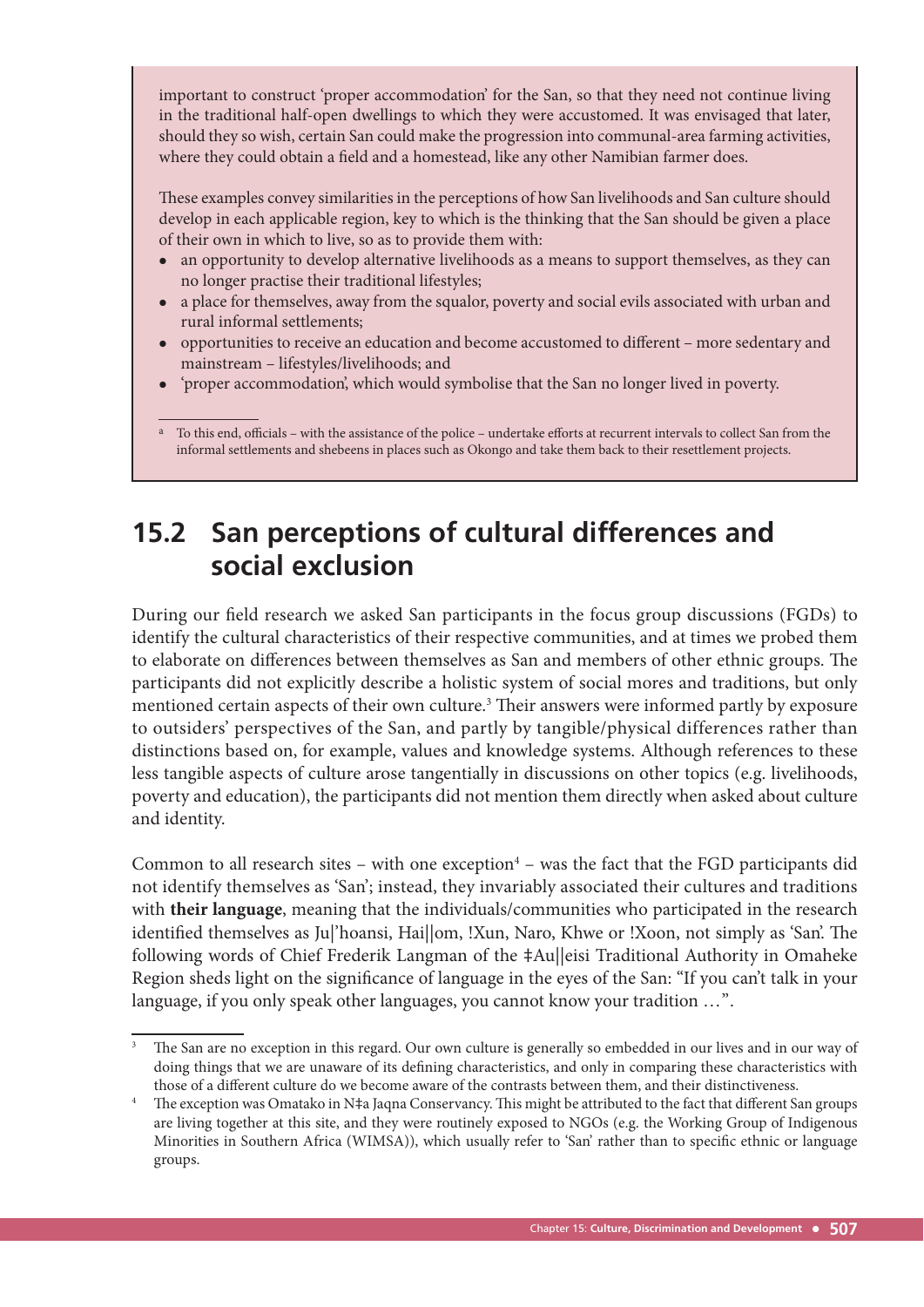Secondly, the San at most sites stressed their **poverty**, and indicated that they felt **marginalised** and that members of neighbouring ethnic groups **discriminated** against them. FGD participants cited many examples of discriminatory practices, some of which are as follows:

- Stereotyping the San for example holding the view that they are lazy and/or are drunkards (cited in e.g. Kunene, Ohangwena and Omaheke).
- Exploitation for example paying San low wages for any job, or not paying them in accordance with verbal agreements, or merely paying them in kind, including with otombo (home-brewed beer) (cited in e.g. Kunene, Ohangwena and Omaheke).
- Land being given to or taken by others (cited in Oshikoto, Otjozondjupa, Kavango, Ohangwena, Omaheke and Bwabwata National Park (BNP)).
- Discrimination with regard to employment in any sector (cited in all regions).
- Improper treatment by civil servants and service providers, including paying scant attention to San, treating them rudely or simply turning them away.
- Use of derogatory terms in referring to San (cited in e.g. Omusati and Ohangwena).

In some areas (e.g. some sites in Omusati, Ohangwena, Omaheke and Kavango) the San had clearly become a **separate underclass**. In Ohangwena and Omusati, for example, members of other ethnic groups clearly identified the San as a distinct group, and referred to the San as Kwangara (a word connoting 'fecklessness'). Therefore the San were not fully integrated into Owambo society in these two regions, and this was despite the fact that, in Omusati for example, the San had long stopped speaking their own language and now spoke only Oshiwambo dialects, and had also adopted other aspects of the Owambo culture, such as clothing and housing. The underclass status was also clearly observable with farmworkers in Otjozondjupa and Omaheke, who pointed out that other people had more livestock and assets than them, and were more capable of operating a farm or business successfully. Otherwise, they found it difficult to define how their culture differed to those of other ethnic groups; they only said that the San were poorer than their neighbouring groups, and that these groups discriminated against the San. This identity as an underclass rather than a separate ethnic group within the wider socio-economic system had to do with the fact that the applicable San communities were living scattered among other ethnic groups who formed the majority. Furthermore, due to lacking access to their ancestral land, the San often found themselves limited in their ability to practise their **traditional livelihoods** (e.g. hunting and gathering) and to pass on their expertise to the next generation, so these aspects of their culture were being diluted and even lost. Nevertheless, even in the areas where the San have become an underclass, some less tangible cultural characteristics (e.g. egalitarianism) still play a role in their day-to-day life. These are dealt with in more detail later in this chapter.

In areas where San form the majority and have more access to land (e.g. the BNP and the two conservancies in Otjozondjupa), they exhibit more cultural consciousness, and practise some traditions (e.g. gathering) more extensively, and even pass traditions on to their children.

Table 15.1 summarises the characteristics of San culture that were mentioned in FGDs in the regions covered. In all regions except Omusati, language was perceived as a cultural marker; in Omusati the participants stated that they were no longer proficient in a San language. At all sites, participants stressed that their former subsistence strategies of hunting and gathering were culturally different to the subsistence strategies of other ethnic groups.<sup>5</sup> Other features of San culture were mentioned only at some sites, e.g. traditional clothing, traditional dancing, initiation rituals, healing practices

<sup>5</sup> The degree to which these strategies were still practised varied considerably across sites, as described in the regional chapters.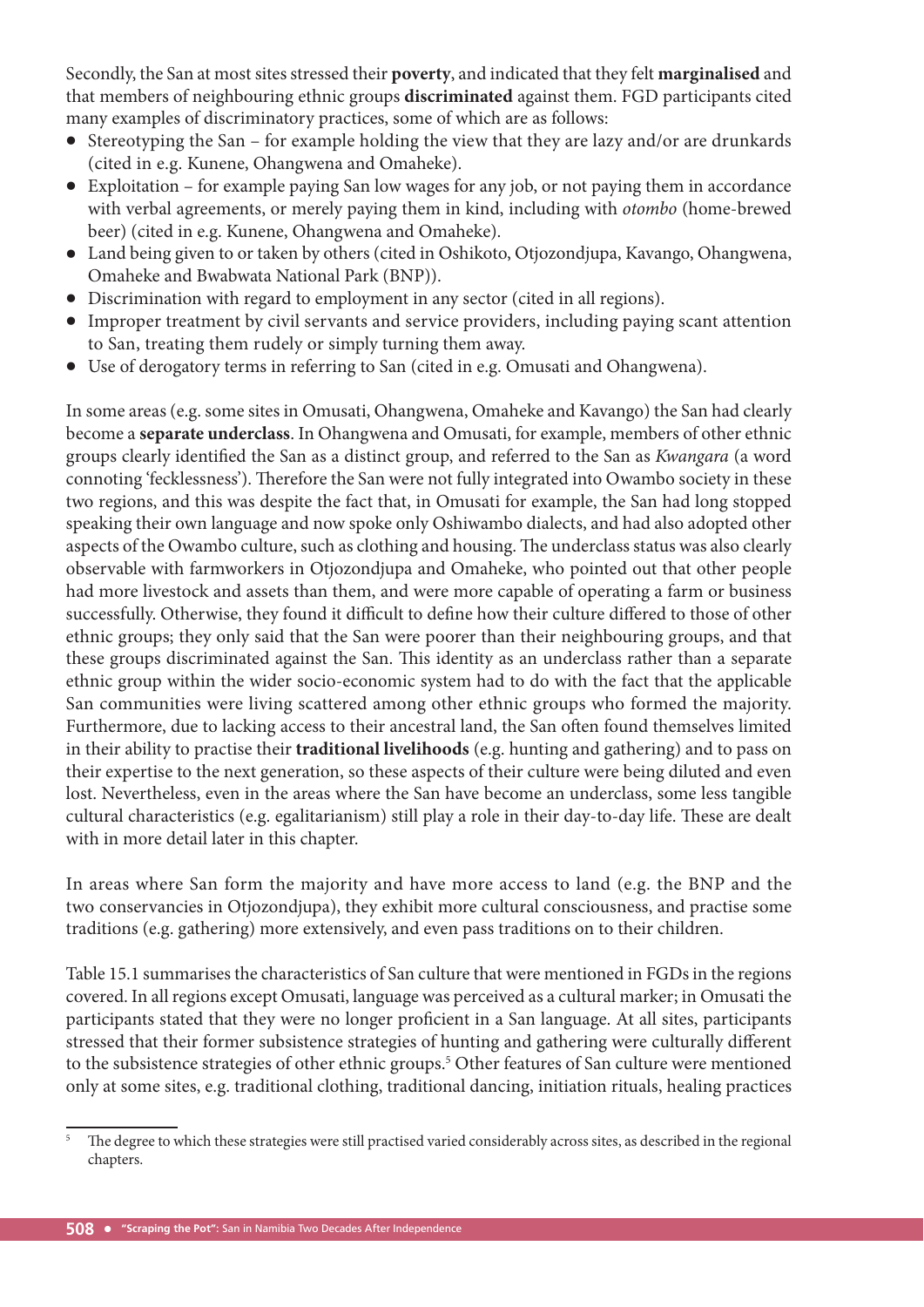and cooking.<sup>6</sup> The fact that these were not mentioned at all sites should not be taken as an indication that they were not relevant at the other sites, as they were just cited as examples to illustrate cultural differences, rather than being components of a fully comprehensive list.

| <b>Cultural</b><br>characteristic | <b>Omaheke</b> | Otjozondjupa | Kunene,<br>Oshikoto,<br><b>Oshana</b> | <b>Ohangwena</b> | <b>Omusati</b> | <b>Kavango</b> | <b>BNP</b> | <b>Caprivi</b> |
|-----------------------------------|----------------|--------------|---------------------------------------|------------------|----------------|----------------|------------|----------------|
| Language                          |                |              |                                       |                  |                |                |            |                |
| Hunting and<br>gathering          |                |              |                                       |                  |                |                |            |                |
| Sharing                           |                |              |                                       |                  |                |                |            |                |
| Clothing                          |                |              |                                       |                  |                |                |            |                |
| Dancing                           |                |              |                                       |                  |                |                |            |                |
| Housing                           |                |              |                                       |                  |                |                |            |                |
| Cooking                           |                |              |                                       |                  |                |                |            |                |
| Traditional<br>healers            |                |              |                                       |                  |                |                |            |                |
| Initiation<br>rituals             |                |              |                                       |                  |                |                |            |                |
| Games                             |                |              |                                       |                  |                |                |            |                |
| Musical<br>instruments            |                |              |                                       |                  |                |                |            |                |

**Table 15.1:** San cultural characteristics mentioned in the research discussions in each region\*

\* The cell shading indicates that the characteristic was mentioned in the applicable region.

Sharing among community members – an important feature of traditional San livelihoods – was mentioned in all regions except Omusati and Ohangwena, but it was mentioned only in contexts other than culture, i.e. mainly in discussions on livelihoods and poverty, thus it was not mentioned as a characteristic that distinguished the San from other ethnic groups. It could be that the San habit of sharing constitutes a behaviour that underlies many social interactions, rather than being a separate and palpable cultural activity such as hunting and gathering. Although sharing was not mentioned in any context in the FGDs in Omusati and Ohangwena, the research team observed the San sharing among themselves in Ohangwena at least.7

## **15.3 Similarities between San cultures**

The preceding section conveys that the San living in different areas under different circumstances clearly perceive themselves as distinct from other ethnic groups, and without doubt, the principal distinction is the extent of social exclusion that the San experience. This social exclusion is partly linked to various cultural characteristics cited in the FGDs – e.g. language and former subsistence practices. Although San communities in different parts of Namibia have been subject to different historical developments over the last few centuries, and were affected by colonialism in different ways, and now live under diverse sets of circumstances, interacting with neighbouring ethnic groups to different degrees and in different ways, there are certain similarities between them. In this section

<sup>6</sup> Physical appearance, though not a cultural difference, was mentioned in four research activities as a feature that distinguished the San from other ethnic groups (in Omaheke, Kunene and Caprivi Regions, and in the BNP).

<sup>7</sup> This was confirmed by Desert Research Foundation of Namibia (DRFN) staff members working at the resettlement projects in Ohangwena.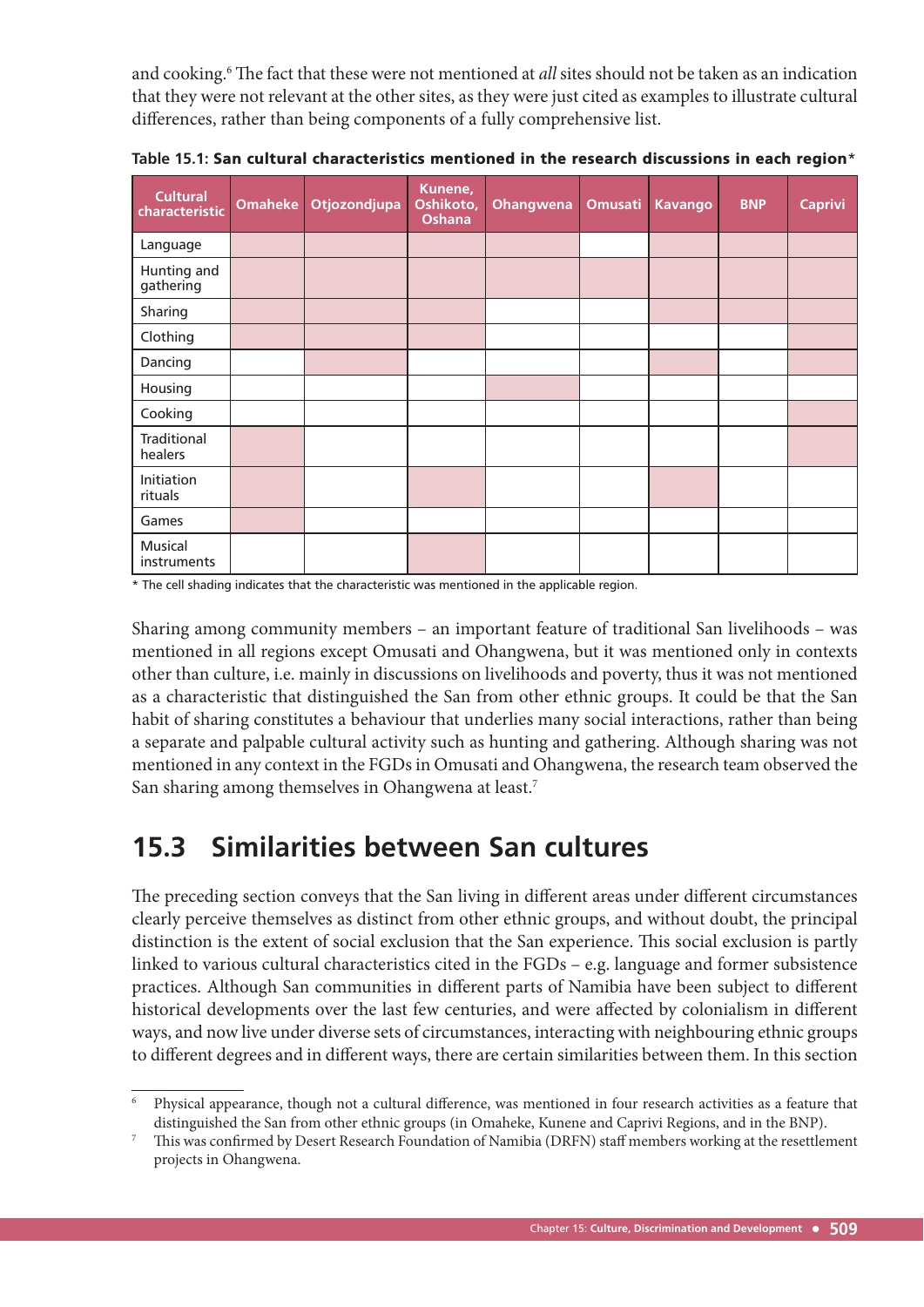we shed some light on these similarities from an analytical perspective, as these similarities might have implications for the success of current and future development efforts.<sup>8</sup> In the context of this study, the relevant similarities concern (former) modes of production, social organisation, values and land-use patterns.

In seeking to understand the differences between certain hunter-gatherer economies/cultures and other economies/cultures (i.e. agricultural, herding and capitalist), social anthropologist James Woodburn suggested distinguishing between **immediate-return and delayed-return systems**. This distinction is based on the argument that these two systems entail radically differing modes of organisation of labour (Endicott 1981: 2) – an idea based on data which had been empirically confirmed.

In **delayed-return societies**, people need to work for an extended period of time before a yield (e.g. a harvest, a monthly salary, meat from slaughtered livestock or income from selling livestock) is produced or consumed. The delay between the investment of labour and the eventual production/ consumption results in social inequality, as it becomes necessary to establish hierarchical structures of authority to distribute the labour and the yields, and to control vital assets. Most Namibian communities are delayed-return societies.<sup>9</sup>

**Immediate-return societies** are strongly orientated to present time, in that people usually obtain a direct and immediate return for their labour, and consumption is usually immediate (e.g. an animal killed in a hunt is eaten immediately or shortly after the hunt). Accumulation of resources or assets is strongly discouraged, while sharing is a moral obligation (Lewis 2008/2009: 12). The various San groups have been generally classified as societies which employ the immediate-return system (Woodburn 1982: 433; Widlok 1999: 13), and such societies also generally classified as egalitarian societies.

#### **Box 15.3:** Egalitarian societies

Social anthropologist James Woodburn summarised the basic differences between egalitarian societies and other societies in his classic article titled "Egalitarian Societies" (Woodburn 1982: 431):

"Greater equality of wealth, of power and of prestige has been achieved in certain hunting and gathering societies than in any other human societies. These societies, which have economies based on immediate rather than delayed return, are assertively egalitarian. Equality is achieved through direct, individual access to resources; through direct, individual access to means of coercion and means of mobility which limit the imposition of control; through procedures which prevent saving and accumulation and impose sharing; through mechanisms which allow goods to circulate without making people dependent on one another. People are systematically disengaged from property and therefore from the potentiality in property for creating dependency."

<sup>8</sup> In academic circles, during a discussion (known as the "Kalahari debate") that persisted for almost 20 years, one point of contention was whether these similarities were based on ecological circumstances (i.e. barely affected by historical developments) or whether they originated in the San's marginality in the surrounding system – a system which included their dependency relationships with regional agropastoral societies and/or the colonialist and postcolonialist, and the system of the capitalist world (Guenther 2007: 375-376). However, an investigation into the possible causes of the similarities between the San and other groups is beyond the scope of this study.

<sup>9</sup> Indeed, most of the world's societies are delayed-return societies.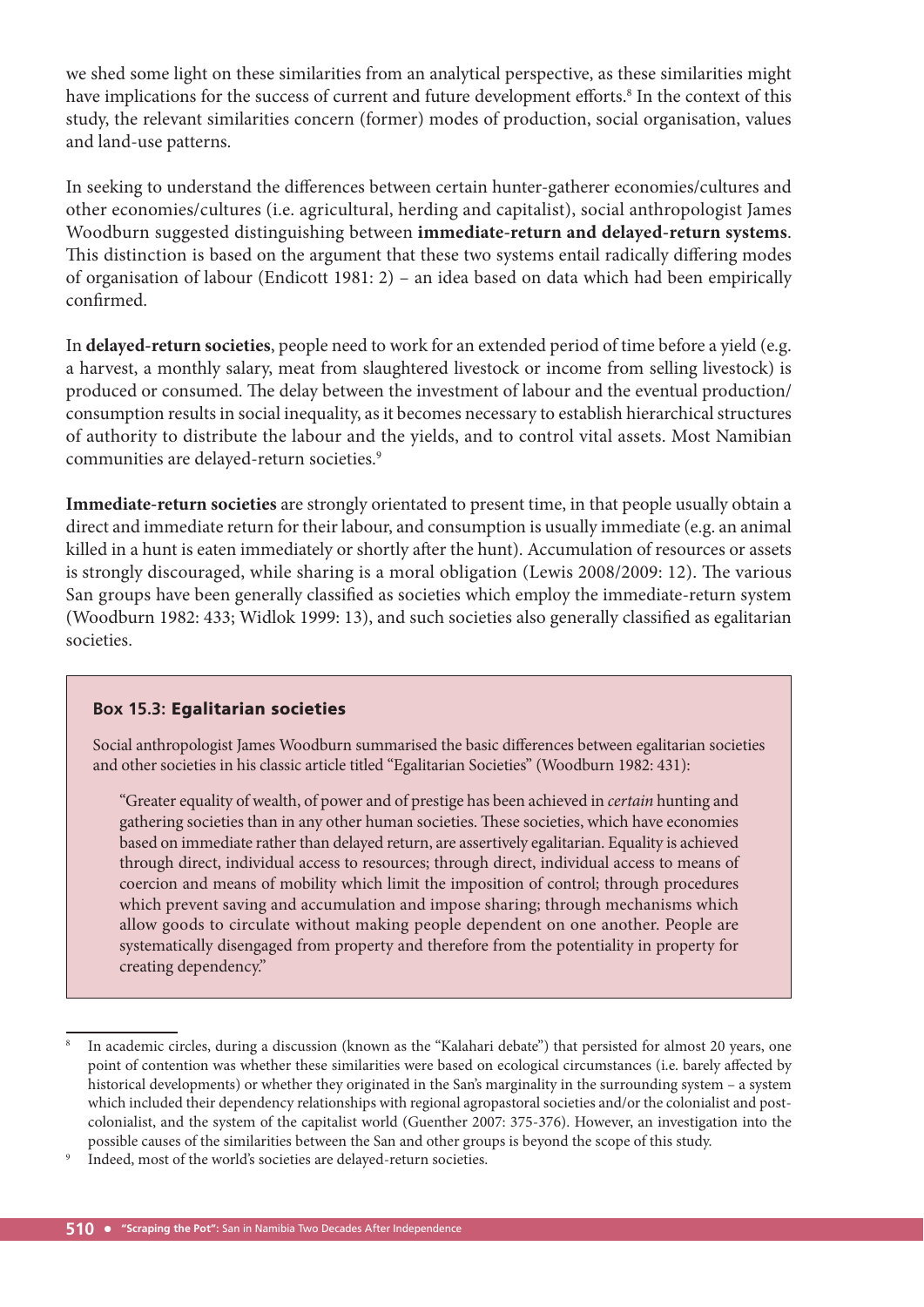To summarise, immediate-return systems may be characterised as egalitarian in nature: individual autonomy is highly valued, and food production does not depend on the control of other people. Delayed-return systems, by contrast, are characterised by the development of hierarchical structures and authority.

Egalitarianism also pertains to **gender relations**, thus immediate-return societies demonstrate a high degree of gender equality. Anthropologists have characterised the Ju|'hoansi, for example, as representing one of the least sexist societies (Endicott 1981: 1).10 We deal with this in more detail in Chapter 18 on gender.

Egalitarianism also has implications for the **upbringing of children**. San parents do not exert a great deal of authority over their children; the children are generally granted considerable autonomy, and are allowed to make their own decisions. Therefore, the view that San parents do not appreciate the value of education for their children must be understood in the light of egalitarian values and socialisation practices. We deal with this in Chapter 16 on education.

As mentioned previously, **sharing** is of great importance in immediate-return societies:

"The sharing systems we find are mainly focused on food. People who obtain more food than they can immediately consume are obliged to share it, to give it to other people and to do so without making the recipients indebted to them or dependent on them. Recipients are under no obligation to reciprocate, though they too must, of course, share when they in their turn obtain more food than they can immediately consume." (Barnard and Woodburn 1988: 21)

The (former) land-use patterns of San communities were connected to their subsistence practices and social organisation (dealt with in Chapter 13 on access to land). Extended families or bands formed co-residential units – usually occupying and 'owning' a specific territory – and customary law regulated the access to resources. These San groups were mobile in the past - their movements were dependent on the availability of natural resources at any given time – hence the accumulation of property was not feasible. Woodburn wrote:

"All these societies are nomadic ... They do not accumulate property but consume it, give it way, gamble it away or throw it away. Most of them have the knowledge of techniques of storing food but use them only occasionally to prevent food from getting rotten rather than to save it for some future occasion. They tend to use portable, utilitarian, easily acquired, replaceable artifacts - made with real skill but without hours of labour – and avoid those which are fixed in one place, heavy, elaborately decorated, require prolonged manufacture, regular maintenance, joint work by several people or any combination of these. The system is one in which people travel light, unencumbered, as they see it, by possessions and by commitments." (Woodburn 1980: 99, in Endicott 1981: 2)

Connected to these societies' egalitarianism are strong **mechanisms of levelling**. This 'levelling' does not mean that everyone is equal or that everyone has equal access to material goods; rather, it means that everyone has equal access to food, to the technology needed to acquire resources, and to the paths leading to prestige (McCall 2000: 140). Co-residential units are 'led' by headmen or headwomen, but these are not institutionalised authority roles based on inheritance, for example; rather, this leadership role is allocated on the strength of personal qualities – such as wisdom,

<sup>&</sup>lt;sup>10</sup> Gender equality does not mean that the activities carried out by men and women are identical – for example men were more likely to hunt and women were more likely to gather veldfood, but there was no strict division of labour. In this context, gender equality means that the activities of women are not controlled by men, and that the activities undertaken by men and women are considered to be of equal value (Endicott 1981: 1-2).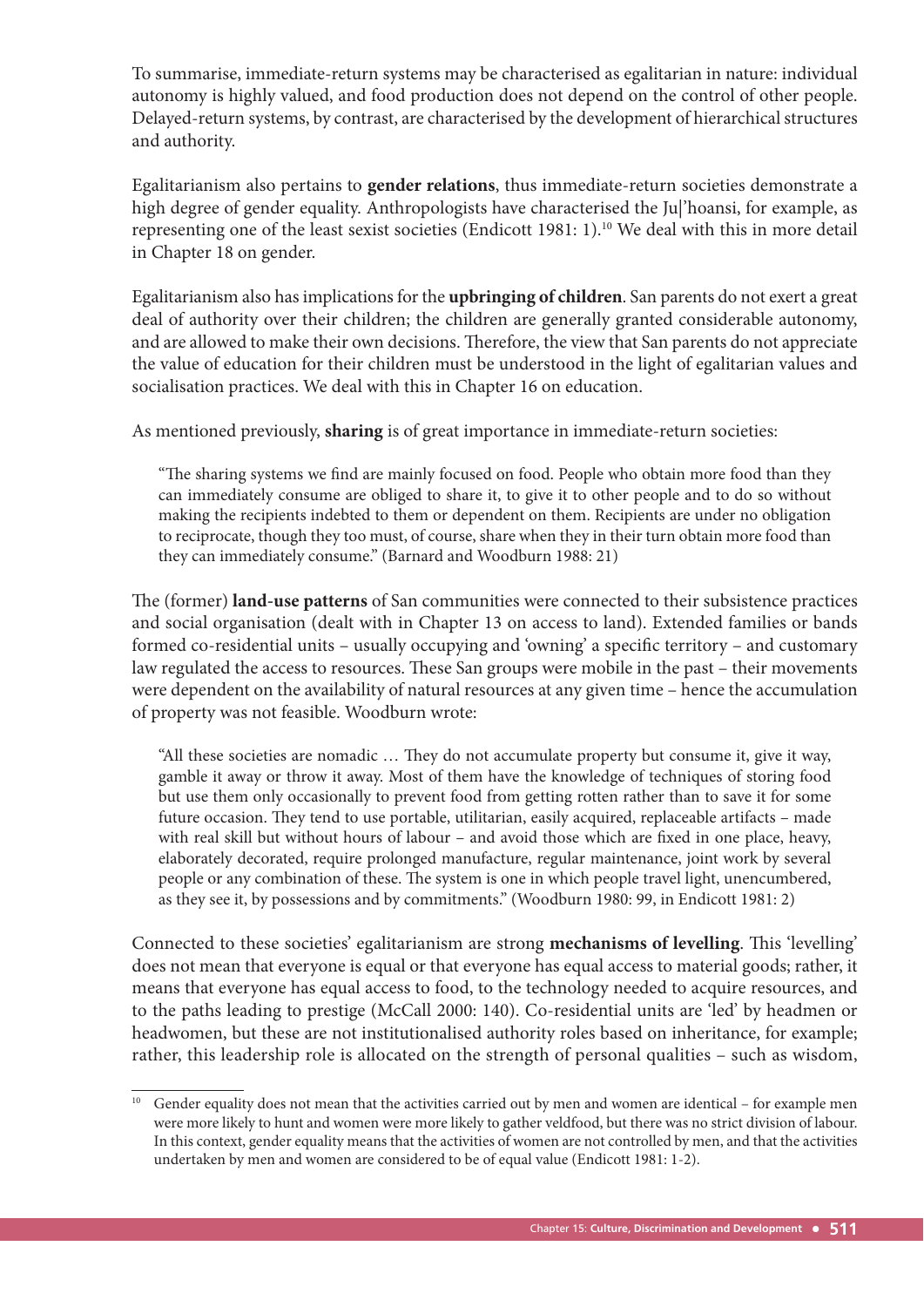experience, charisma and persuasiveness (Endicott 1981: 4). Therefore, the type of person who might be accepted as leader is an individual possessing a certain degree of firmness of personality, as well as expertise in one field or another (e.g. hunting or locating plants), and who is able to listen and to reach decisions in a way that is fair and acceptable to the applicable community. However, the institution is situational and non-binding, and leaders can be replaced (Guenther 1999: 33). As Lorna Marshall reported of the Ju|'hoansi, headmen were "as thin as the rest"; they could wield little authority and did not possess any regalia of office, nor were any special honours conferred on them (Marshall 1976: 194); and moreover, "[a]ll you get is the blame if things go wrong" (Marshall 1976: 34).<sup>11</sup> Therefore it is not surprising that "a person generally does not seek out the position of headman or leader. The position held no rewards." (Guenther 1999: 34) In a way, by virtue of their position, San headmen and headwomen ought to be 'first among equals', but in effect, their situation is fraught with contradiction, given the nature of San societies: on the one hand these leaders are supposed to be generous, unassuming, unaggressive, modest and soft -spoken, and on the other hand their actions must be strong and decisive at times.

Although various San communities have experienced major changes in their subsistence practices over the last century, and hunting and gathering are now practised only to a very limited degree (gathering now being far more common than hunting), many aspects of the former way of life – which some refer to as a "foraging way of life" (McCall 2000: 140, 142) or the "foraging mode of thought" (Barnard 2002: 5) – are still maintained. Egalitarian levelling and sharing mechanisms still play an especially important role in food distribution mechanisms, but also come into play in new manifestations in contemporary life – for example the sharing of cash (e.g. Old Age Pension money). The mobility of many San today is perhaps a reflection of this "foraging mode of thought". Alternatively, the lack of land available to members of San communities may explain this mobility in Namibia. Widlok pointed out the following in respect of the Haillom specifically:

"Immediate-return expectations continue to shape Hai||om strategies in their encounters with neighbours who engage in delayed-return activities. Thus, it may be more precise to talk about two modes of social practices [chapter authors' emphasis] rather than two seemingly unrelated polar types or systems." (Widlok 1999: 73)

In conclusion, much more research is needed to identify the ways in which the characteristics of these particular shared norms, values or social practices continue to be (or might become) relevant today, and in which particular circumstances. As conveyed in the next section, our research made evident that the critical aspects of the San peoples' cultural practices have to be taken into account when development initiatives are planned and implemented, and that ignorance of these practices might partly explain why many such initiatives have reaped little success to date.

# **15.4 Cultural considerations regarding development**

Typologies defining immediate- versus delayed-return systems are never as clear-cut as they might initially appear to be from an idealised description. For one thing, an ethnic group, through contact with a neighbouring ethnic group, might adopt, in whole or in part, specific cultural characteristics of that group (e.g. inheritance practices, dress codes or names). Another consideration in this regard is the connection between values, social practices and mode of production – a subject of much debate. It could be argued that a change of subsistence practice (i.e. from hunting and gathering to sedentary agriculture or diversified livelihood strategies) should entail a change of values (i.e. from

<sup>&</sup>lt;sup>11</sup> Ju|'hoansi at Skoonheid Resettlement Project (Omaheke Region) said the same to DRFN fieldworkers.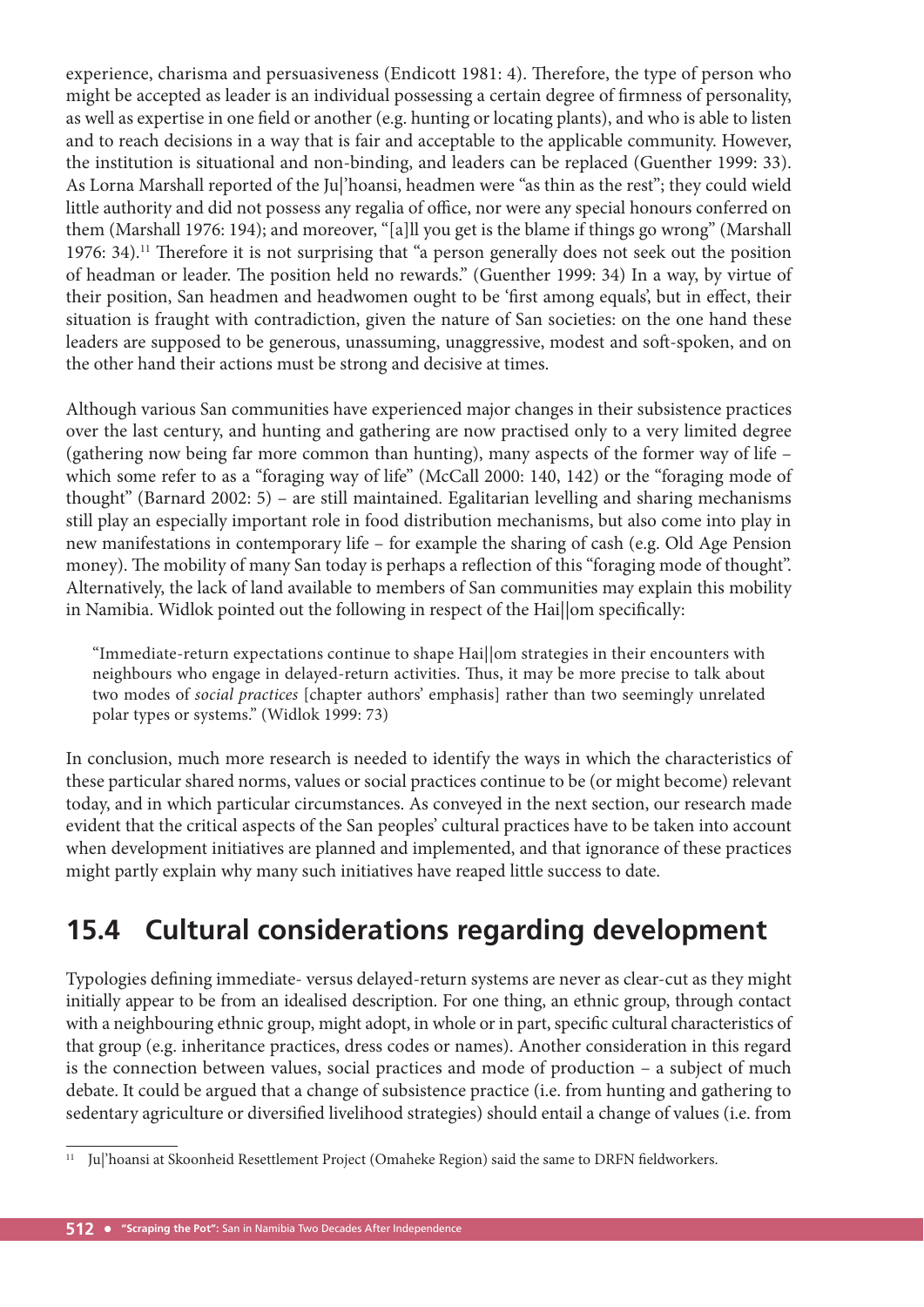egalitarianism and the moral obligation of sharing to the accumulation of food, land and other assets) and hence a behavioural change. However, our study has found that many of the values and social practices connected to the (former) hunter-gatherer subsistence practices are still highly relevant in Namibia's San societies.

In the following subsections we reflect on six aspects of culture in terms of their implications for development. We are unable to present clear-cut answers to every challenge, but at the minimum, we stress the need for more awareness and consideration of a particular aspect of San culture in the planning and implementation of development programmes and projects. It is also relevant to stress that site-specific approaches are needed to accommodate regional and historical differences.

#### **15.4.1 Immediate return**

At some of our research sites (e.g. in Ohangwena, Omusati, Kavango and Caprivi Regions), the San preferred to do piecework for neighbouring farmers rather than invest labour in their own fields. At other sites, the San were engaged in other income-generating activities that provided immediate returns – mostly driven by the philosophy that "we need to *zula* to survive".<sup>12</sup> For example, San in Ohangwena made crafts which they sold to locals for direct gain – regardless of the often minimal monetary benefits. Such activities that bring immediate returns might be said to reinforce the common stereotyping of San as people who do not think about the future – because they are either incapable of doing so or unwilling to do so. However, there are many explanations for the San's preferences in this regard. One explanation is simply the reality of a life of poverty: a person who has nothing to eat now is not able to plant today and wait a couple of months to harvest and eat. Another explanation derives from the underlying structures of San societies (and a few other hunter-gatherer societies): their economies are based on immediate-return yields. Thirdly, other factors, not least the acculturation of nomadic traditions when the San came into contact with agricultural practices in northern Namibia, might have enhanced rather than diluted San preferences for immediate-return yields. A good example of this is their familiarisation with sedentary agriculture and Christianity which commenced in the 1960s when the San in what is now Ohangwena Region were brought together in projects implemented by Finnish missionaries of the Evangelical Lutheran Ovambo-Kavango Church (ELOC – renamed the Evangelical Lutheran Church in Namibia (ELCIN) in 1984).<sup>13</sup> In these projects the San cultivated the church's fields in return for food rations and other fairly immediate benefits (e.g. tobacco and clothing) as well as basic healthcare.

More research is needed to determine whether the elimination of daily poverty would suffice to encourage San to engage in agriculture, or whether the immediate-return system is too deeply rooted in their social and economic structures, as Widlok (1999) has argued. Should the latter indeed be the case, the elimination of poverty alone would clearly not be sufficient reason for the San to involve themselves in agriculture.<sup>14</sup> The case of the Ohangwena San, who have been brought together in resettlement projects around Okongo, seems to substantiate this point, as many of the San in these projects prefer to work in the fields of the neighbouring Kwanyama farmers rather than actively cultivate their own fields.<sup>15</sup> It is also noteworthy that although some San communities

 $12$  The term zula means using any means necessary to make a living.

<sup>&</sup>lt;sup>13</sup> Some of these projects were converted into resettlement projects under the auspices of the Ministry of Lands, Resettlement and Rehabilitation (MLRR – now Ministry of Lands and Resettlement) a few years after Independence. <sup>14</sup> These reflections do not imply that agriculture is the only way forward for San development.

<sup>&</sup>lt;sup>15</sup> The San at Ekoka Resettlement Project, for example, preferred to give away the most fertile part of their crop land to neighbouring Kwanyama farmers, and then do piecework on that land, rather than keeping the land for themselves. The need for employment only partly explains this choice: limited capacity to protect their fields from wandering cattle, and insufficient capacity to work large tracts of land with household labour, are other explanatory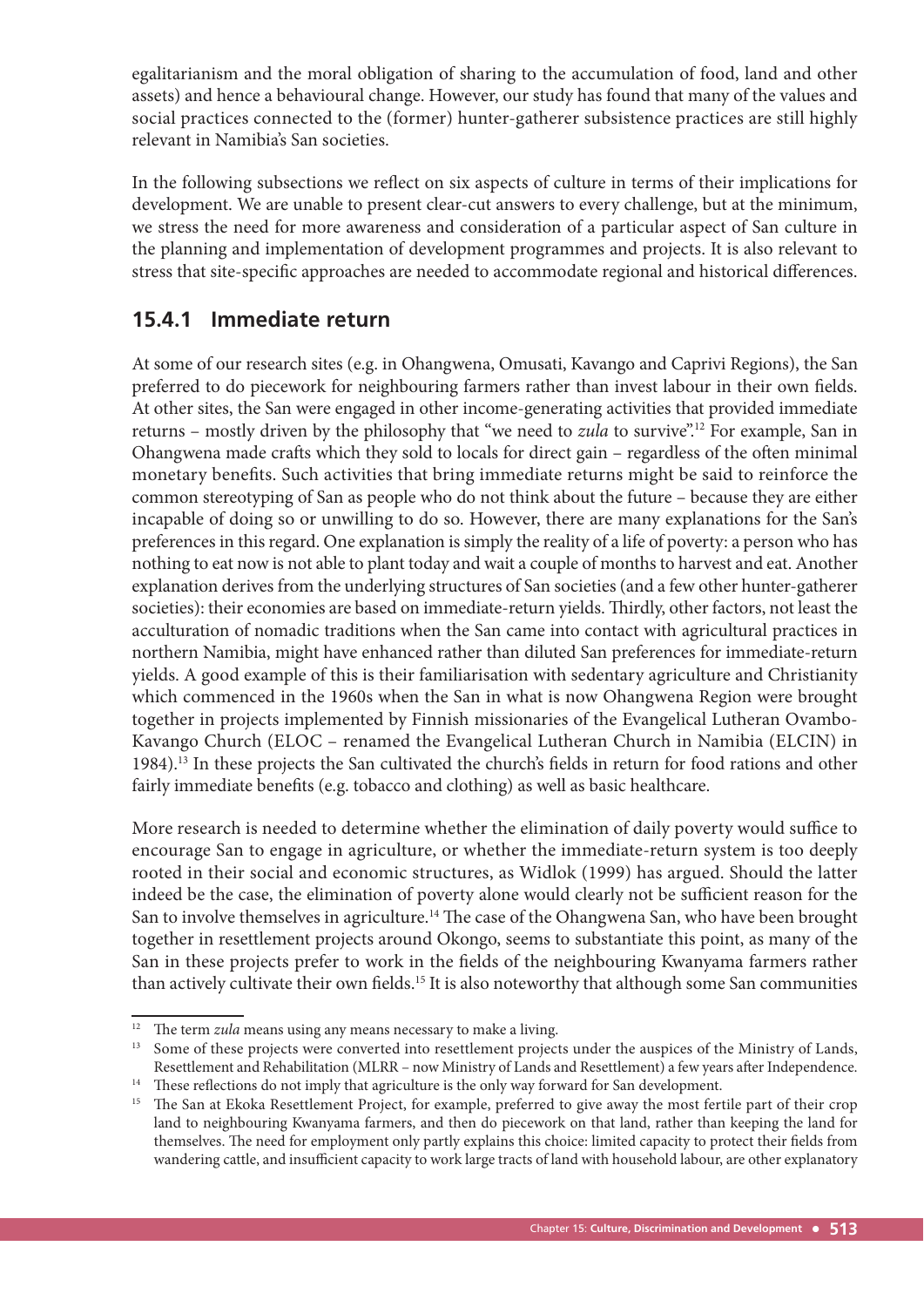(e.g. the Khwe in West Caprivi) have engaged in agriculture for decades (if not centuries), many of the recently implemented garden projects in their area have not realised the desired results. On the other hand, San in Omaheke Region – many of whom were farmworkers on commercial or communal farms – have aspirations to become livestock (cattle or small-stock) farmers like their previous employers, and some, when given the opportunity to be trained and technically supported, have shown a sincere interest in rain-fed and irrigated crop production too. Therefore, a closer look into this matter and a comparison between the various San communities might be useful.

### **15.4.2 Sharing**

The moral obligation to share is closely connected to the expectation of immediate return for labour. Woodburn provided an example based on the work of Lee with the Ju|'hoansi (Lee 1979: 409-414). Their difficulties in deriving a livelihood from agriculture and keeping domestic animals were not technical ones or related to know-how:

" $[T]$ he overwhelming difficulties lie in the egalitarian levelling mechanisms: There is no way that farming can be carried on without some accumulation, without stores of grain and of agricultural tools, and the major difficulty for the few individual !Kung [i.e. Ju|'hoansi – chapter authors' note] who wish to make a real effort to farm is not that they themselves are unable to exercise self-restraint and to build up their stocks but that they are unable to restrain their kin and affines from coming to eat the harvested grain." (Woodburn 1982: 447)

In our research discussions, sharing was mentioned a great many times as an obstacle to escaping poverty. A young San woman studying in Windhoek with the assistance of the OPM made this clear by stating that she would never want to get employment close to home, because then she would be left without anything, since she would be obliged to care for her extended family. (This issue is not specific to the San; it also affects members of other ethnic groups in Namibia). Thus, since the practice of sharing makes accumulation difficult, San individuals would have to move out of their community should they wish to acquire some personal wealth. On the other hand, those who share can expect others to share with them in turn; indeed they can even demand that others reciprocate the habit of sharing – thereby guaranteeing access to resources when needed. Thus, instead of acquiring a personal safety net by means of individual accumulation, sharing ensures that a person will not be left without resources in the future, as others would be obligated to share with him/her.

It is important to note that the practice of sharing is usually applied only with members of the extended family or clan, or members of the same language group, rather than with the wider local community. This factor has tended to be overlooked in a number of group resettlement initiatives, but it should be taken into account when selecting beneficiaries of collective resettlement initiatives. In some regions of Namibia, San of different origin (e.g. Ju|'hoansi and Naro) or San and members

factors; and, against the backdrop of a value system based on immediate returns and sharing, this choice can also be attributed to reciprocal development needs, in the sense that, by cultivating the fields which they had given to Kwanyana farmers, the San community obtained the 'right' to claim support from these farmers during the dry season and in other times of dire need. DRFN project staff hailing from the same part of Ohangwena referred to this practice as "buying favours", and Berger and Ayisa (2001: 29) referred to it as a "symbiotic relationship". It may also be viewed as a type of informal insurance against economic, social and environmental shocks.

The livelihood support projects of the MLR and the DRFN between 2007 and 2013 provided further evidence that most of the San in these resettled communities took little interest in the cattle and draught animals donated to them through the Draught Animal Power Acceleration Programme of the Ministry of Agriculture, Water and Forestry (MAWF). This indifference might be due to the challenges of collective management, but it also seems to indicate that the time and energy needed to rear cattle represents an investment that is contrary to the value system of the Ohangwena San.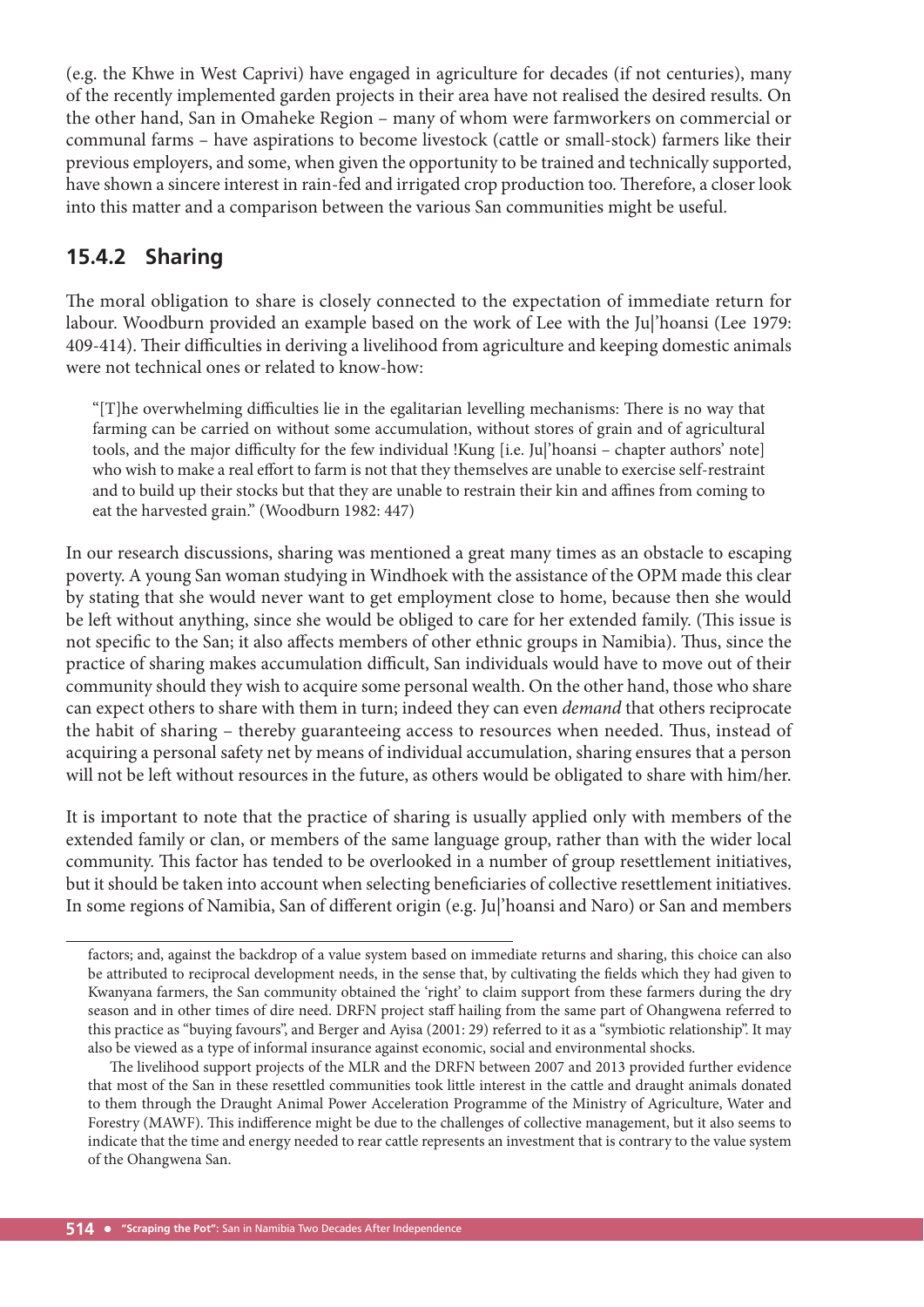of other ethnic groups (e.g. Ju|'hoansi and Nama/Damara) have been brought together in certain resettlement projects, but they do not necessarily cooperate for the success of the whole community as they share (and collaborate) with their (extended) families only. Whereas one might attribute this simply to the common property management problems that might be expected to arise when 50 or more families are settled together, the cultural dimensions of this challenge should not be ignored in future development projects with the San.

Moreover, the obligation to share must be taken into consideration when introducing agricultural initiatives (e.g. livestock and crop cultivation schemes) in San communities, as certain losses that would not occur in other communities and traditions might have to be factored in. For example, San involved in gardening initiatives in Omaheke (e.g. Skoonheid Resettlement Project) and Kavango (e.g. Bravo Project ) were sharing considerable amounts of their produce with relatives who lived in town or passed through for a visit, rather than storing it for their own use. Similarly, beneficiaries in Omaheke complained of children picking crops from their rain-fed fields and irrigated plots, to the extent that they wondered whether it was worthwhile to continue planting their fields. Although San participants in our research discussions referred to this as 'theft', in reality it may simply be another manifestation of the common practice of sharing.

The habit of sharing creates the following predicament for the San: on the one hand it provides a safety net for individuals in times of need; and on the other hand it prevents individuals from accumulating some personal wealth, because, instead of focusing on individual accumulation to save for the future (which is usually not possible for San anyway), San individuals engage in the social networks that would insulate them against the effects of dire circumstances, should these materialise.

In conclusion, our research has made clear that development efforts may not succeed if the San communities' moral obligation to share is ignored.

## **15.4.3 Leadership**

Former leadership structures are another important factor that must be taken into account in future development efforts targeting the San, because where strong cultural levelling mechanisms prevent individuals from becoming assertive leaders, this has serious implications for the involvement of San in development initiatives and their capacity to represent their communities effectively.

The recognition of San traditional authorities (TAs) in certain parts of the country might indicate that the Namibian Government and society are increasingly valuing San culture and traditions. Nevertheless, there are still regions (e.g. Ohangwena, Kavango and Caprivi) where the San do not have their own TA, and where, as subjects of the TAs of other ethnic groups, the San naturally feel that their concerns are not necessarily adequately represented. Therefore, ensuring that the San in these areas are given the opportunity to be represented by their own formally recognised leaders should be a priority issue.

The formal recognition of San TAs should be effected on the understanding that the appointment of a chief as leader of a certain San community is merely a first step, and that the leadership functions ascribed to these new leaders by way of policies and legislation may differ from the characteristics and values attached to the concept of 'leadership' in various San traditions. Therefore, in addition to training on the formal roles and functions of the TA, dialogue and training may be needed on the very notion of leadership itself. Further issues related to San leadership are discussed in Chapter 19 on consultation, participation and representation.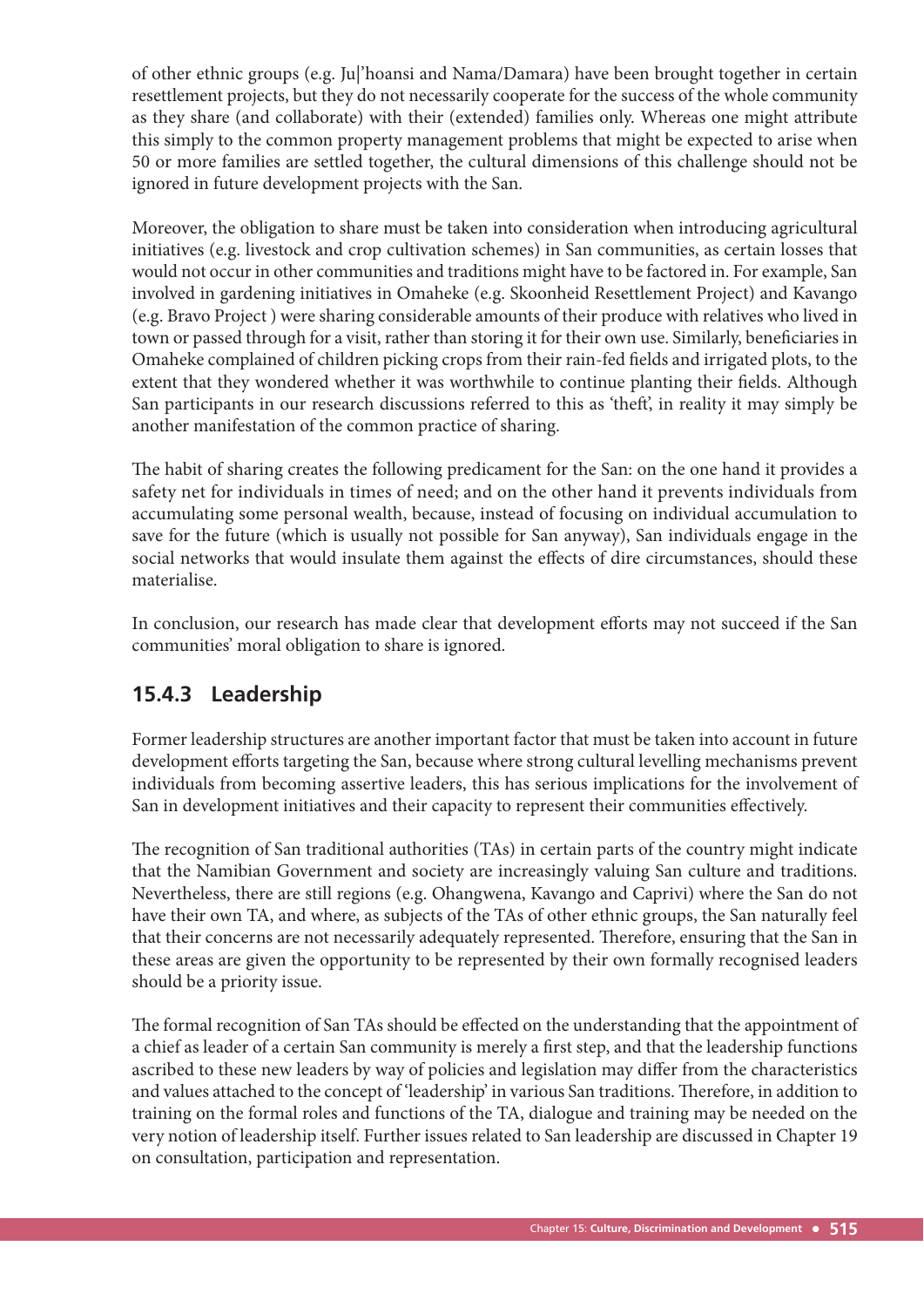## **15.4.4 Language**

The fact that language was the feature that San participants in our research discussions mentioned most frequently as their primary cultural marker emphasises the need to give this feature greater attention. In particular, the languages spoken by the Ju|'hoansi and the !Xun, which belong to the Ju language cluster, are completely different to other languages in the country, and are thus rarely understood by others. Combined with their low degree of proficiency in English, this entails a serious problem for the Ju|'hoansi and !Xun – especially for the elderly – in communicating with the rest of Namibian society, and most importantly public servants. Many Ju|'hoansi and !Xun can speak Afrikaans, but Afrikaans is no longer Namibia's official language, nor is it generally the second or even third language of other Namibians (especially in the north). This has serious implications for service delivery, and also, it reinforces the perception of some San that they are a marginalised people, since the language barriers encountered in public institutions all too often prevents their receiving the treatment or service to which they are entitled. The quality of certain services in the public sector is a national problem that affects all ethnic groups, not only the San, but their particular feeling of being socially excluded is certainly partly attributable to the challenge of communication.

Finally, San children encounter considerable challenges in the Namibian education system due to the fact that they cannot be educated in their mother tongue in the absence of curricula for different San languages, and teachers who are proficient in San languages. These issues are addressed in Chapter 16 on education.

## **15.4.5 Access to land**

Issues relating to the various Namibian land tenure systems (communal land, commercial land, conservancies and national parks) have been dealt with in Chapter 13 on access to land (see especially Box 13.1 on page 455 in this regard), but it bears repeating here that the subsistence practices that characterise a semi-nomadic lifestyle have to be taken into account in the attempt to find solutions to the landlessness of the San in Namibia. The group rights tenure initiative of the Ministry of Lands and Resettlement and other stakeholders mentioned in Chapter 13 is a promising approach for some communities, but for others, individual plots might be a more viable alternative.

Importantly, the concept of 'underutilised land' also has to be revisited. Certain areas where the San formerly derived their livelihoods from hunting and gathering (e.g. parts of Nyae Nyae and N‡a Jaqna Conservancies and Kavango Region), which have been deemed 'underutilised', are due to be allocated – or have already been allocated – to Namibians from other ethnic groups. In this process, the authorities have failed to take into account the fact that traditionally, the !Xun and Ju|'hoansi living in these areas depended to a considerable extent on the land for their livelihoods through the non-intensive land-use strategies of hunting and harvesting natural resources for food security, medicine and income generation.

## **15.4.6 Mobility**

Mobility is an aspect of San culture which outsiders have often referred to as characteristic of San traditions. People in hunter-gatherer societies have historically moved around in specific areas in search of natural resources, but in contemporary Namibia, San mobility is due primarily to their need to find employment (often temporary), and this need is exacerbated by the fact that so many San lack land which they can call 'home'. In relation to jobs, perhaps this 'roaming' tendency can also be understood in terms of the egalitarian nature of the San tradition, where a high value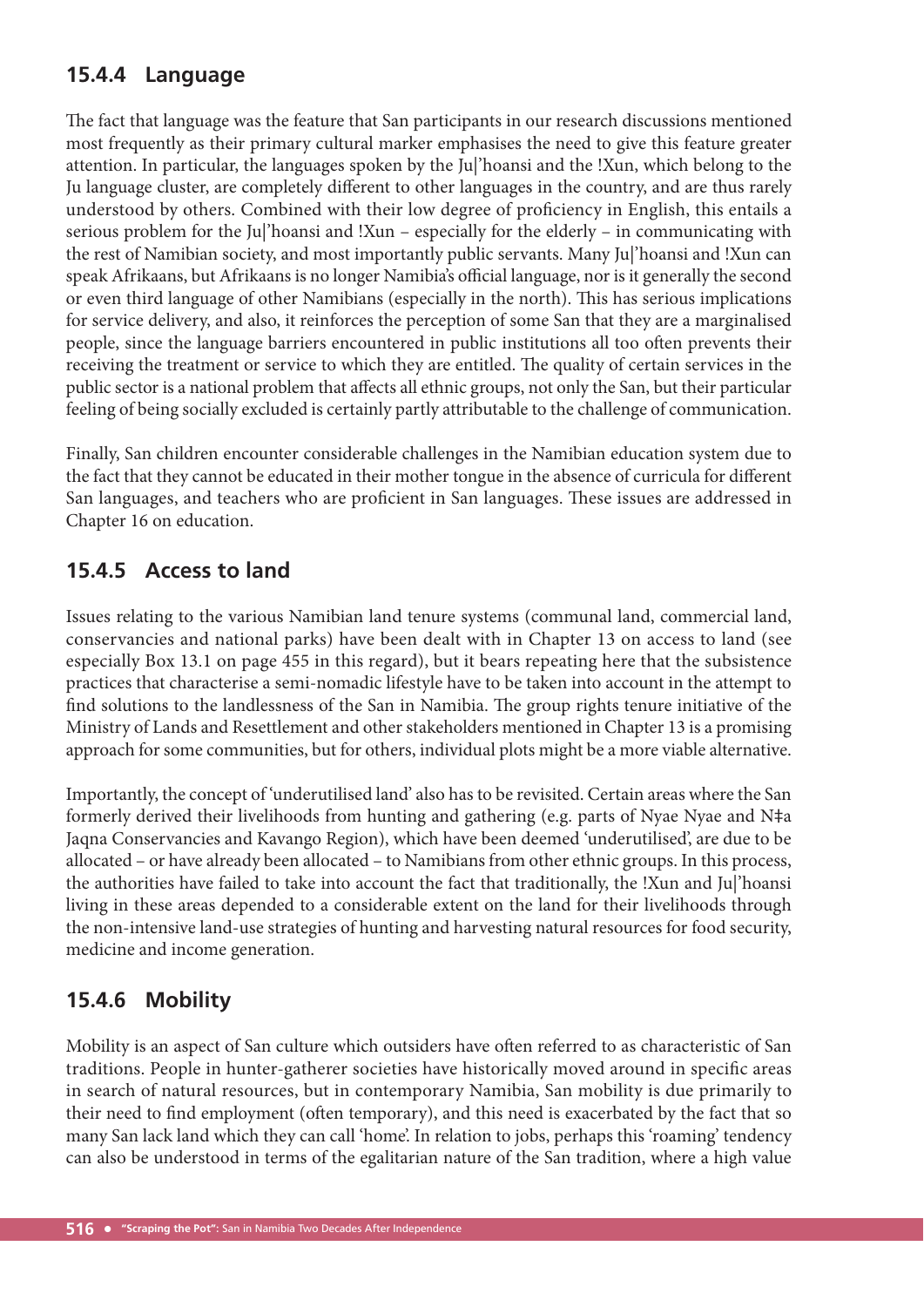is attached to individual autonomy: when a San worker is unhappy with his/her job or working conditions, the best option may be to move on, either to stay with relatives (and to rely on sharing obligations) or to return 'home' (if there is a place to call 'home'), with the aim of looking for new and more appealing employment opportunities. The high degree of mobility of former generations of San farmworkers in Omaheke Region has been captured in Hélène De Kok's novel titled By The Roadside, in which the author refers to the farmworkers who used to move around in donkey-carts as "karretjies people" (carts people) (De Kok 2009: vi, 1).

Since mobility is associated with both former subsistence practices and current circumstances, it has to be taken into account in planning and implementing San development initiatives.

#### **Box 15.4:** The need for mobility in modern Namibia and constraints experienced by San

The mobility of many San is relative and contingent. For many of the San living in remote areas, it is difficult to access services and institutions due simply to a lack of means of transport. Many San rely on 'catching a ride' with a vehicle on the main access roads, or alternatively donkeys/donkeycarts, horses or simply walking the considerable distances from where they live to the towns where they can shop and access various services. Where traffic is limited, as is common in remote areas, vehicle owners often charge the San (and other remote-area dwellers) considerable sums of money for taking them where they want to go. As the San have limited finances, this often means that they cannot travel when they need to, or cannot reach a destination as fast as they need/hope to.

The constraints associated with distance and mobility have serious implications for the delivery of services to the San, particularly health services and the provision of national documents, pensions and grants. The procedures/practices of government institutions and NGOs are not always designed in a way that is practicable for the San (and other people who have to travel far to access services), and for San who have to register for IDs and other national documents, and for grants and Old Age Pensions, these procedures/practices are very difficult to navigate. In addition to the difficulties of travelling, those lacking the necessary documentation may be refused the services and payments to which they are entitled for procedural reasons. Furthermore, San pensioners who must travel long distances are sometimes left stranded in towns due to payment delays, which often result in the loss of a pre-arranged ride home, or the absence of any form of transport home due to the late hour.

Similarly, the distance issue and the administrative practices of service providers often pose very serious problems for patients who need to acquire their medication on a regular basis. For example, patients being treated for chronic conditions (e.g. TB and HIV) are often compelled to collect their medication from different clinics: in one month they manage to find a ride to a certain clinic, but in the next month they can only find a ride to a different clinic. Furthermore, certain mobile clinics prescribe chronic medication for a maximum of four weeks, but then return to the same village or farm only six to eight weeks later. Such scheduling leads to patients defaulting on treatment regimes, which is particularly problematic for TB and HIV/AIDS treatment.<sup>a</sup>

Some of these problems have been partially alleviated by the recently increased mobile phone coverage that resulted from government-led advocacy and private sector investment in the country's mobile networks. Although this does not eradicate the economic and time constraints that many San face in terms of transportation, it does allow for increased communication and coordination around access to transport to administrative centres and the scheduling of access to services. Similarly, increased radio coverage allows for transmitting messages about social services, mobile clinics, meetings and incidents to more rural audiences.

a Dr Bell, N/a'an ku sê Lifeline Clinic, personal communication, 7 September 2013.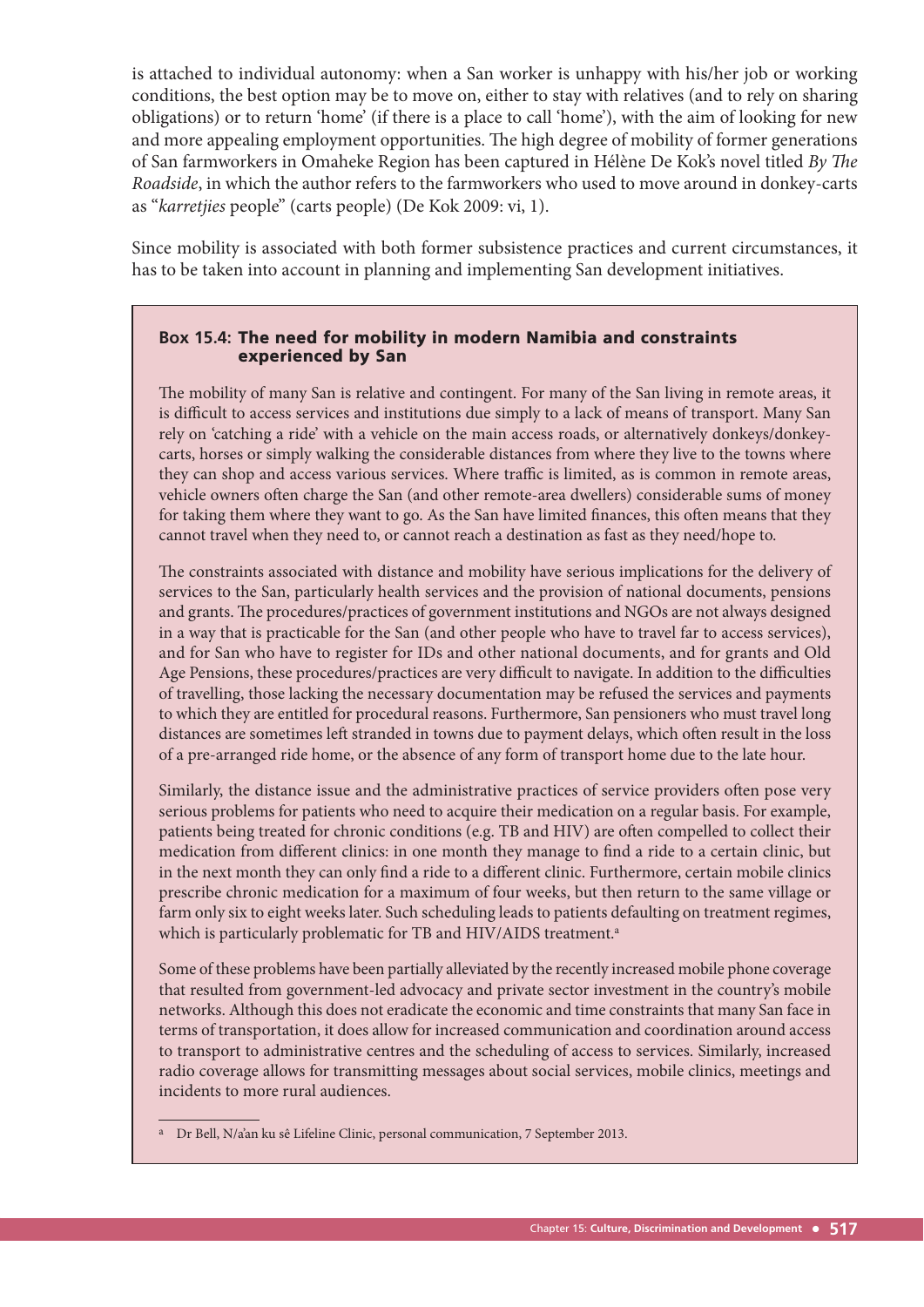# **15.5 Recommendations**

In summation, the characteristics that distinguish the cultures of the San from the cultures of their neighbouring ethnic groups are interlinked, and cannot be understood separately as they constitute a system of social operation. However, examining specific features separately can shed light on certain widely held perceptions that consolidate the stereotyping of the San to this day. For example, it is a commonly acknowledged truism that San people 'do not think about their future', but their egalitarian values and moral obligation to share make the individual accumulation of property virtually impossible, and bring about a situation that can easily be mistaken for a failure to invest in the future, with outsiders ignoring the fact that through kinship ties, the sharing mechanism ensures that a San person is not left helpless in times of need.

The central argument here is that cultural differences between San and more dominant agricultural traditions in Namibian society have to be taken into account in the process of development planning and implementation, especially in respect of the unique social traits of San communities that their cultures present. Since a one-size-fits-all approach is neither feasible nor sustainable, it is critical to develop site-specific approaches that take into consideration the circumstances specific to a given San community, and to elicit the active engagement of the project participants or beneficiaries. The following subsections provide some details of how these aims can be achieved.

## **15.5.1 Promoting intercultural sensitivity**

It is important to recognise that Namibia needs to engender a better understanding of San cultures, – i.e. the culture of each San community in the country – as such an understanding could potentially beget more respect for the San and reduce the discrimination against them. There have already been some efforts (especially under the ILO PRO 169 programme mentioned in Chapter 3) to sensitise public servants and other stakeholders to the rights of indigenous peoples. The external evaluation of the ILO PRO 169 programme undertaken in 2012 found that the programme had raised awareness of indigenous peoples' rights within government and civil society, and had built capacity through training workshops and advanced courses that focused on these rights (Hays 2013: 5). The previous Deputy Prime Minister, Dr Libertina Amathila, is "widely considered to have made important strides towards improving the visibility of San issues and concerns in the public discourse" (Hays 2013: 30). However, being aware of the rights of indigenous peoples and acquiring knowledge about the relevant international instruments do not suffice to drive a change in Namibian society that would improve attitudes towards San communities and begin to eliminate the common practice of discrimination. What are the mechanisms and activities through which a better understanding, more respect and less discrimination can be achieved?

- Workshops and trainings on intercultural sensitivity. These would involve efforts by the San and development practitioners to understand their own perceptions of San culture, such as the issues of sharing and immediate returns, egalitarian values and leadership structures, as well as the implications of these perceptions for development initiatives.
- **Participatory community meetings** in which civil servants and San communities focus on the issues of discrimination and stereotyping.
- **Research and raising awareness** on the resilience of cultural characteristics and their impacts on development.
- **Participatory action research with each San community**, including a 'visioning' activity in which the participants examine their needs and aspirations in relation to their culture/heritage/ traditions. Such research should go beyond the mere formulation of wish-lists in preparation for new development projects, and should entail contextualising the transformative aspects of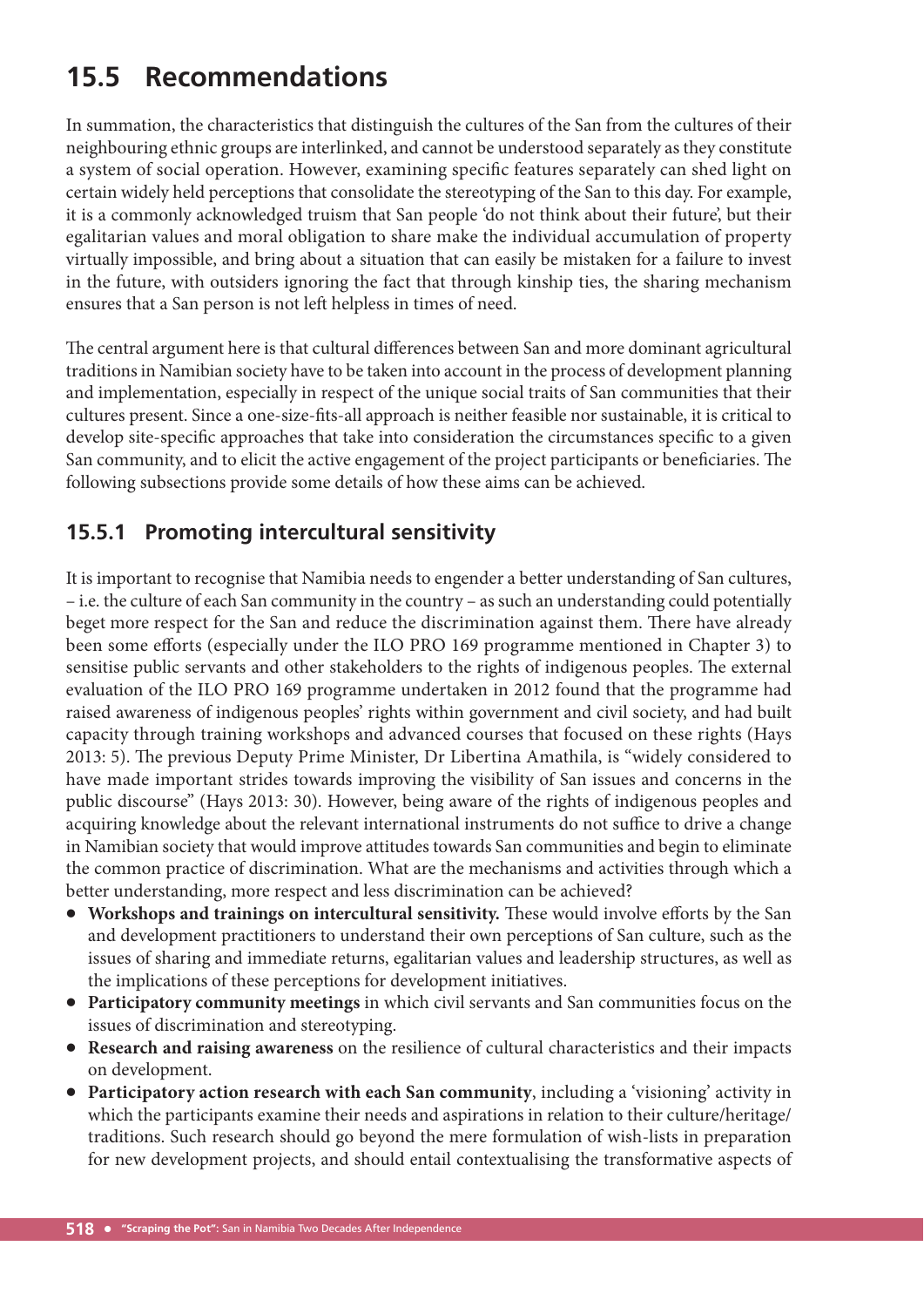development processes for the recipient communities, and the obligations involved in these – irrespective of whether the development initiatives are to be implemented now or later.

#### **15.5.2 Language, remoteness, mobility and access to public institutions and services**

With regard to language, we agree with the recommendations of the various countries taking part in the 2011 Universal Periodic Review on Namibia published in the Report of the Working Group on the Universal Periodic Review Namibia (United Nations General Assembly (UNGA) 2011b). These recommendations involve efforts to acknowledge language barriers faced by the San in the public domain, and measures to ensure that San people can properly access and enjoy quality services in public institutions, e.g. by providing translation services. To quote UNGA directly (2011b: 15-16):

- Ensure that persons who only speak **non-offi cial languages** used widely by the population are not denied access to public services (Austria); …
- Take effective measures to enhance the access to public services concerning persons who do not speak the **official language** (Germany); ...
- Adopt measures to ensure access to public services for persons **who do not speak English** as they are a significant proportion of the Namibian population. This was recommended by the Human Rights Committee in 2004 (Spain).

Further recommendations on language are put forward in Chapter 16 on education.

Regarding remoteness and mobility, various efforts should be made to overcome the service-access challenges that the San and other illiterate or semi-literate remote-area dwellers experience. These efforts could include:

- **more comprehensive healthcare outreach services**, which are adequately resourced so that they can return to remote communities on a more regular basis;
- **adjustments to administrative procedures and practices in various sectors** to accommodate the needs of San communities as well as highly mobile San individuals, and to minimise the constraints associated with the distance to be covered by remote-area dwellers; and
- **improved communications infrastructure**, particularly mobile phone and radio coverage.

On the following pages we present an eye-opening case study of the value of San traditional skills in the contemporary world.



Namibian San children of yesteryear and today Left: Photo from the Denver-African Expedition 1925/26 collection housed in the National Archives of Namibia Centre: Photo from the collection of H. Kendzia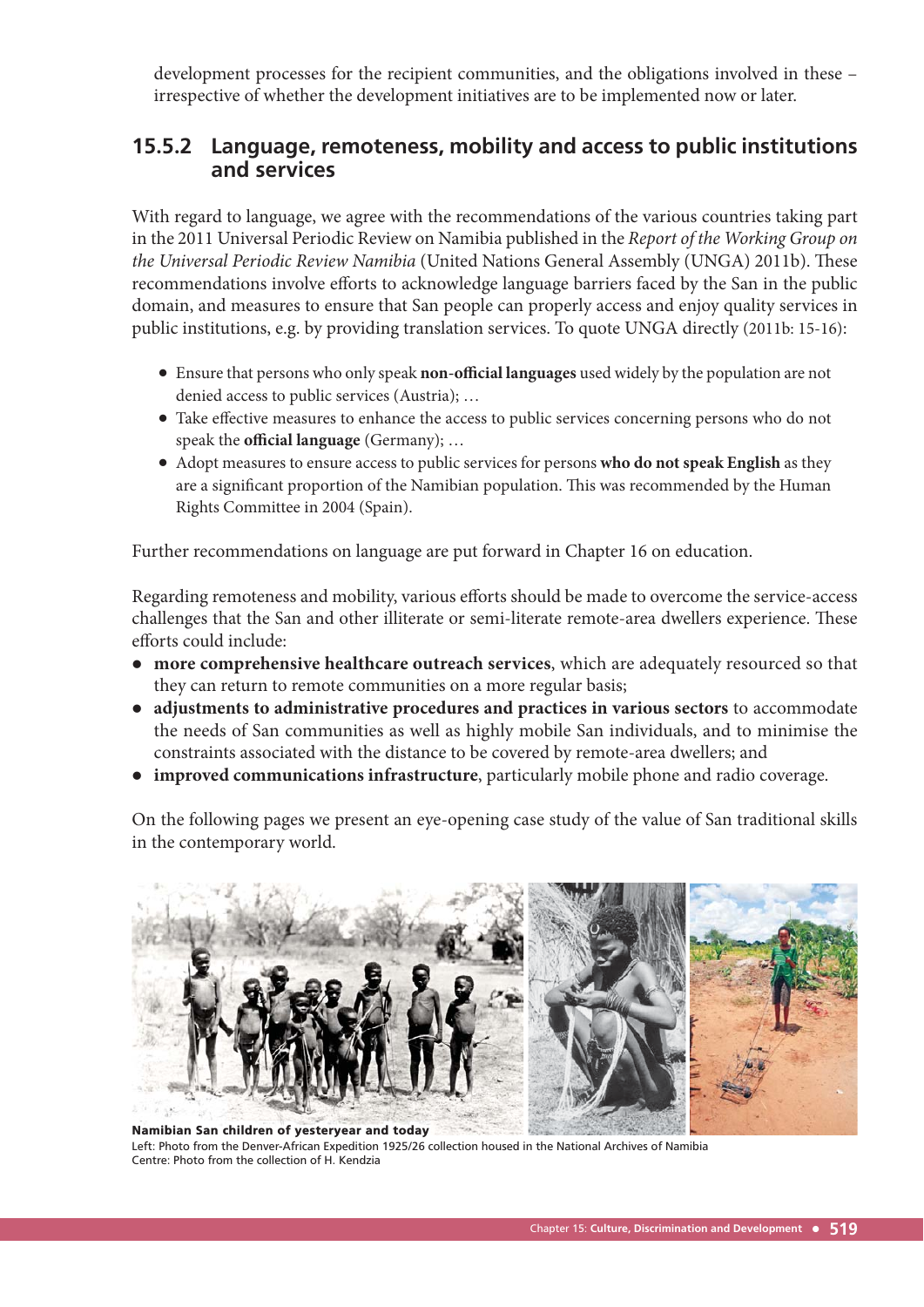#### Box 15.5: CASE STUDY OF THE VALUE OF SAN TRADITIONAL SKILLS: Ju|'hoan trackers explore Ice Age caves in southern France By Dr Tilman Lenssen-Erz and Team

In June and July 2013, in a cooperative endeavour of African Archaeology at the University of Cologne, the Neanderthal Museum (Germany) and Namibia's Nyae Nyae Conservancy, and in consultation with the Nyae Nyae Development Foundation of Namibia (NNDFN), the Working Group of Indigenous Minorities in Southern Africa (WIMSA), the National Museum of Namibia and the Archaeology Department of the University of Namibia (UNAM), a research project was carried out in which the indigenous knowledge of San hunters was called up to elucidate an old riddle in European prehistory:

#### **In some caves in southern France, rock art from the Ice Age and human footprints of people**  dating back 17000 years are preserved. These footprints received considerable western research **attention, but were never inspected by contemporary experts in tracking.**

Therefore, three trackers hailing from the Ju|'hoan community at Tsumkwe, namely |Ui Kxunta, |Ui Ga!o and Tsamkxao Ciqae, were invited by Dr Tilman Lenssen-Erz (University of Cologne) and Dr Andreas Pastoors (Neanderthal Museum) to explore some of the very few caves with prehistoric footprints. The basic idea of the project was: western science can count and measure these tracks **very well, but only the San can read them, and without reading, there can be no understanding**.

The German team members travelled to Nyae Nyae to meet the trackers and to prepare them for what they would experience in France. The San hunters demonstrated their tracking skills during several tracking trips in the Kalahari, at sites such as the Gautscha and Nyae Nyae pans. A visit to the baobabs near Tsumkwe served the purpose of tangibly getting into contact with something so very old that it transcends the individual imagination and experience of time. To acquaint the trackers with a cave environment, the team visited the deep dripstone cave on Farm Ghaub (40 km north-west of Grootfontein). The next stop was the World Heritage Site of Twyfelfontein, where prehistoric hunter-gatherer rock art depicts many animal tracks, which served to provide a rich repertoire of signs for the trackers to interpret. The last stop was the White Lady rock painting at the Brandberg/Daureb, which epitomises depictions of the age-old culture of hunting and tracking. Following a press conference in Windhoek, the group travelled to Europe.

In Germany, a visit to the zoo in Cologne was arranged to give the San hunters an opportunity to observe bears whose tracks they would encounter more often than human tracks in the caves. After another press conference, the group drove to the Pyrenees mountain range in southern France where the caves are located.

The visits to these European Ice Age caves were worth every second, and have yielded stunning new insights. Four caves were visited, and in a fifth cave the team inspected a replica of human tracks – viewing the originals would require some challenging scuba diving. The trackers exhibited a highly professional attitude, and rendered the strenuous cave visits extremely prolific.

In the cave of Niaux, a hitherto poorly understood patch of ground with some 24 footprints has now been identified as the result of a 12-year-old girl having stood there, as opposed to several people having performed a ritual dance there – as some archaeologists have believed. In the cave of Pech Merle, where archaeologists had identified footprints of just one or two people who had walked over the spot where human footprints are preserved, the Ju|'hoan trackers identified the footprints of five people. In the cave of Fontanet, the footprints of 17 individuals were identified (distributed over three locations), and the one and only presumed Ice Age spoor of a shoe was also examined closely. In this imprint, the Ju|'hoan trackers discerned clear marks of toes, thus this imprint does not in fact stand as proof that people wore shoes in the Ice Age.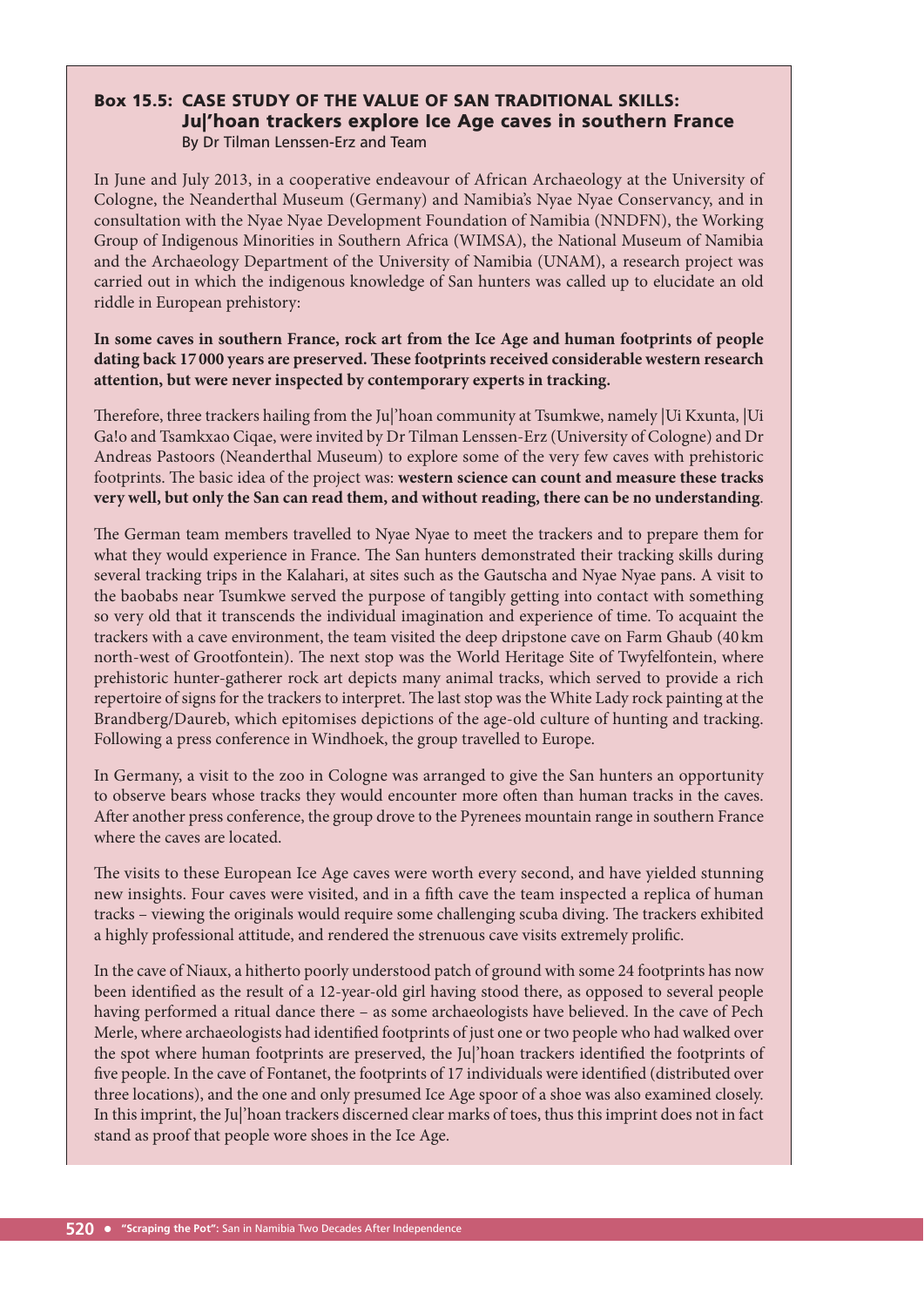



Above: |Ui Kxunta and |Ui Ga!o with a custodian in the cave named **Niaux** 

Left: |Ui Kxunta and |Ui Ga!o in the cave named Tuc d'Audoubert

Below: |Ui Kxunta in Tuc d'Audoubert

(The third tracker, Tsamkxao Ciqae, is pictured on the next page along with the other members of the project team.)